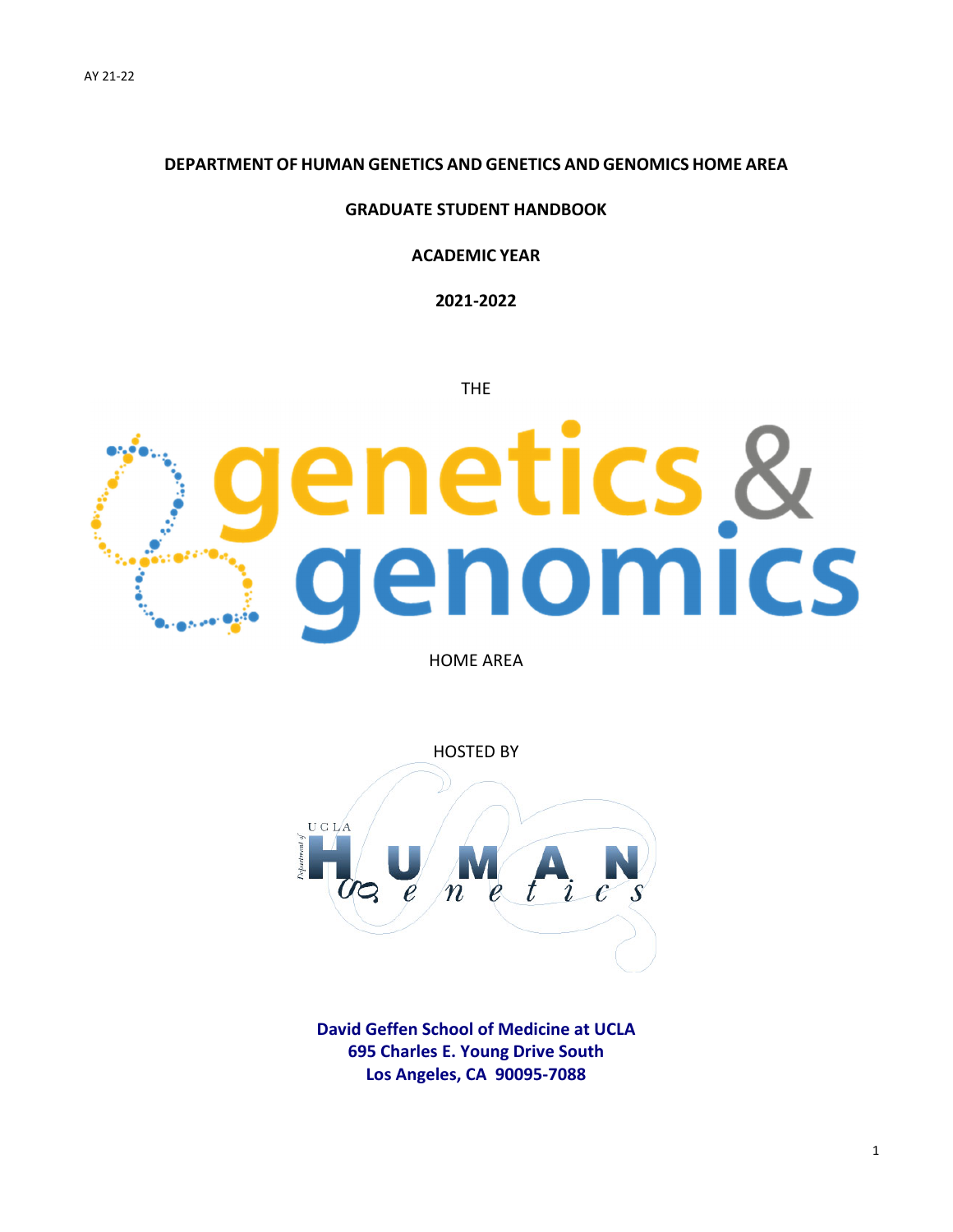# **Table of Contents**

| <b>Curriculum</b>           |  |
|-----------------------------|--|
|                             |  |
|                             |  |
| <b>Program Requirements</b> |  |
|                             |  |
|                             |  |
|                             |  |
|                             |  |
|                             |  |
|                             |  |
|                             |  |
|                             |  |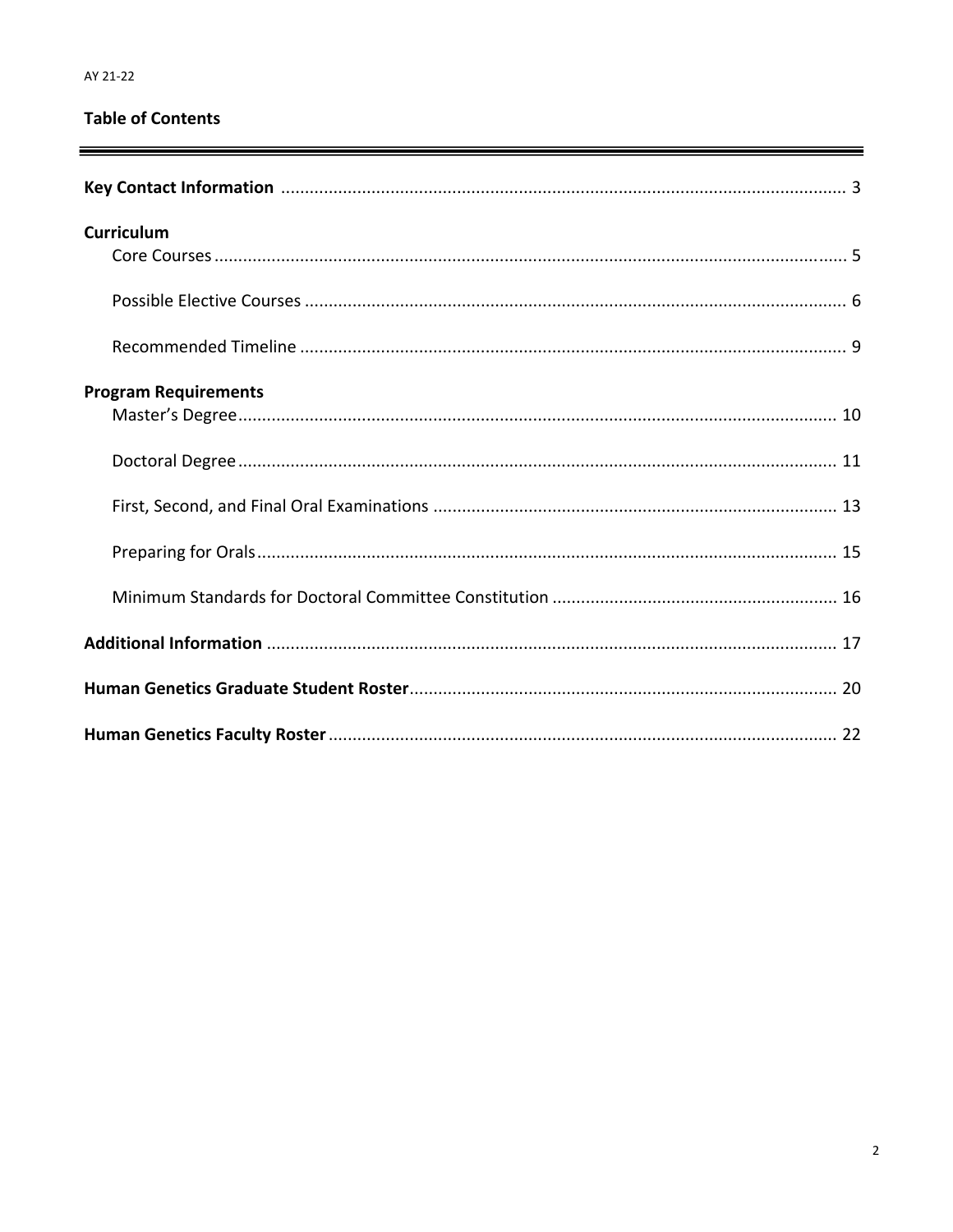# **KEY CONTACT INFORMATION**

# **Department of Human Genetics**

| <b>Jerome Keh</b><br><b>Student Affairs Officer</b><br>6506 Gonda<br>(310) 206-0920<br>jkeh@mednet.ucla.edu                                                                 | $\Rightarrow$ When in doubt, see your Student Affairs<br>Officer!<br>$\Rightarrow$ Administrative actions in conjunction with the<br><b>Graduate Division</b><br>$\Rightarrow$ Academic progress, including course<br>enrollments, laboratory rotations, doctoral<br>committees, written and oral examinations,<br>advancement to candidacy, and dissertation<br>defenses<br>$\Rightarrow$ Financial support, including fellowships,<br>grants, TAships, and GSR appointments |
|-----------------------------------------------------------------------------------------------------------------------------------------------------------------------------|-------------------------------------------------------------------------------------------------------------------------------------------------------------------------------------------------------------------------------------------------------------------------------------------------------------------------------------------------------------------------------------------------------------------------------------------------------------------------------|
| <b>Issa Lutfi</b><br>Senior Academic Personnel and HR Coordinator<br>6309B Gonda<br>(310) 206-0920<br>ilutfi@mednet.ucla.edu                                                | $\Rightarrow$ Administrative support                                                                                                                                                                                                                                                                                                                                                                                                                                          |
| <b>Blanca Ramirez</b><br>Administrative Specialist and Events Coordinator<br>6506 Gonda<br>(310) 794-5423<br>blancaramirez@mednet.ucla.edu                                  | $\Rightarrow$ Administrative support<br>$\Rightarrow$ Events coordinator                                                                                                                                                                                                                                                                                                                                                                                                      |
| Dr. Paivi Pajukanta<br>Director, Genetics and Genomics Home Area<br>Vice Chair, Department of Human Genetics<br>6357B Gonda<br>(310) 435-6422<br>ppajukanta@mednet.ucla.edu | $\Rightarrow$ Home Area and curriculum related questions<br>$\Rightarrow$ Rotation related questions                                                                                                                                                                                                                                                                                                                                                                          |
| Dr. Esteban Dell'Angelica<br><b>Faculty Graduate Adviser</b><br>5506B Gonda<br>(310) 206-6749<br>edellangelica@mednet.ucla.edu                                              | $\Rightarrow$ Academic advising<br>$\Rightarrow$ Conflict resolution                                                                                                                                                                                                                                                                                                                                                                                                          |
| Dr. Leonid Kruglyak<br>Chair, Department of Human Genetics<br>6506A Gonda<br>(310) 825-5486<br>Ikruglyak@mednet.ucla.edu                                                    | $\Rightarrow$ Academic guidance                                                                                                                                                                                                                                                                                                                                                                                                                                               |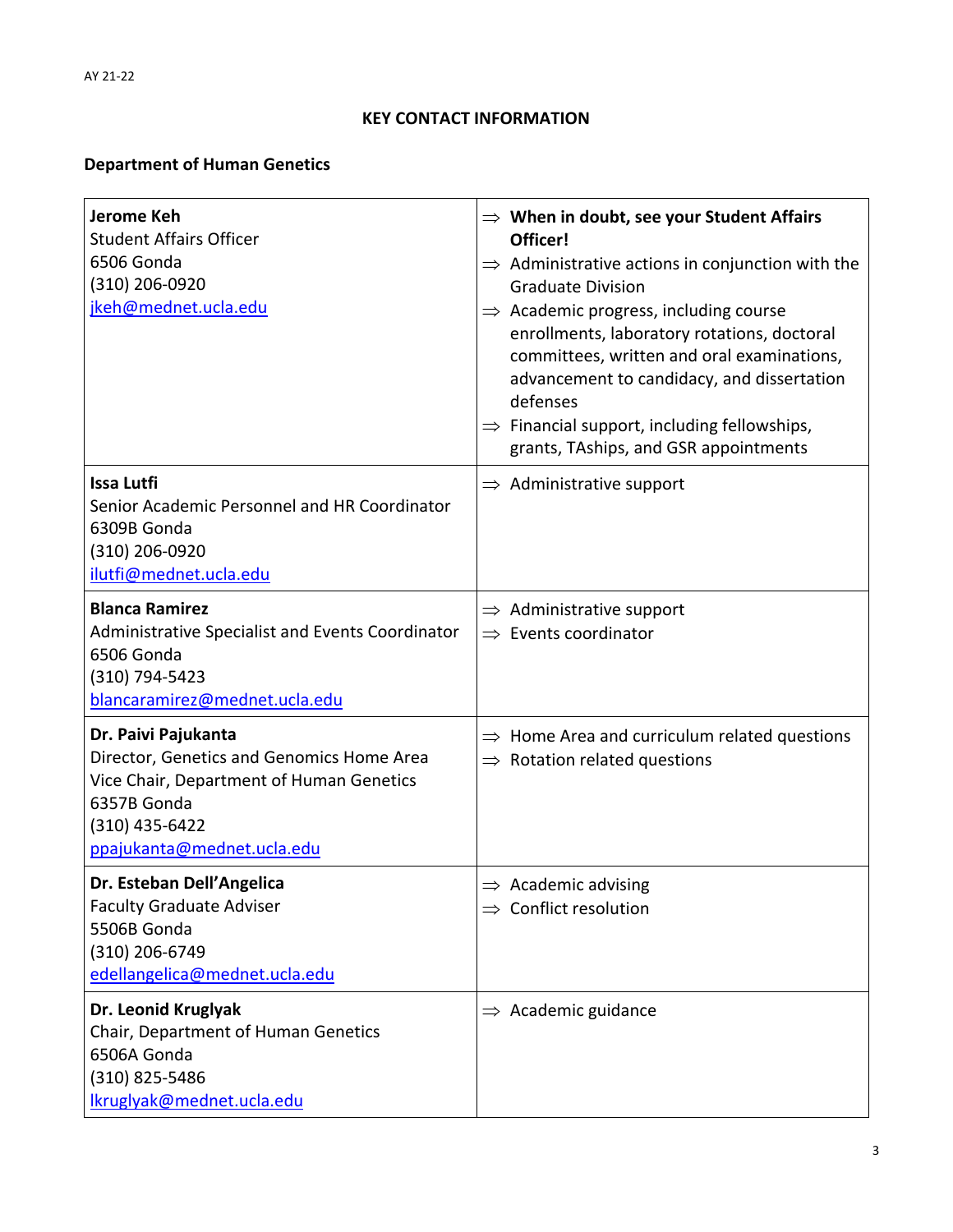# **Graduate Programs in Bioscience (GPB) Leadership \*Please contact Jerome Keh prior to contacting personnel below**

| Dr. Greg Payne<br>Senior Associate Dean of Bioscience Graduate<br>Education, School of Medicine<br>Associate Dean of Graduate Education, Life<br>Sciences<br>Director, Graduate Programs in Bioscience<br>gpayne@mednet.ucla.edu | General academic advising<br>$\Rightarrow$<br>Conflict resolution<br>$\Rightarrow$<br>Any sensitive issues that do not have another<br>appropriate point of contact                                                                                                                                                                                                                                       |
|----------------------------------------------------------------------------------------------------------------------------------------------------------------------------------------------------------------------------------|-----------------------------------------------------------------------------------------------------------------------------------------------------------------------------------------------------------------------------------------------------------------------------------------------------------------------------------------------------------------------------------------------------------|
| <b>Stacie McKinney</b><br>Program Coordinator, Graduate Programs in<br><b>Bioscience</b><br>smckinney@mednet.ucla.edu                                                                                                            | $\Rightarrow$ GPB-wide orientation<br>$\Rightarrow$ Student Advisory Committee<br>Graduate applications and admissions<br>$\Rightarrow$<br><b>General GPB questions</b><br><b>GPB</b> website<br>$\rightarrow$<br>GPB-wide events and event calendar<br>$\Rightarrow$ GPB student mailing list<br>$\Rightarrow$ GPB Facebook, Headlines blog<br>General outreach, marketing, recruitment<br>$\Rightarrow$ |
| Dr. Diana Azurdia<br>Director of Recruitment and Inclusion for<br>Bioscience Research Training, Graduate Programs<br>in Bioscience<br>dazurdia@mednet.ucla.edu                                                                   | $\Rightarrow$ All issues related to inclusion and diversity<br>$\Rightarrow$ Mentor training<br>Student groups (e.g., SACNAS, AMEBA, Black<br>$\Rightarrow$<br>Student in Bioscience, SEDS)                                                                                                                                                                                                               |

# **Information Technology**

| <b>IT Help Requests</b><br>https://it.uclahealth.org/about/dgit/dgit-support | $\Rightarrow$ Computing support<br>$\Rightarrow$ Troubleshooting<br><b>Bioinformatics labs</b> |
|------------------------------------------------------------------------------|------------------------------------------------------------------------------------------------|
| <b>Room Reservations</b><br>https://www.gonda.ucla.edu/rooms/humgen.php      |                                                                                                |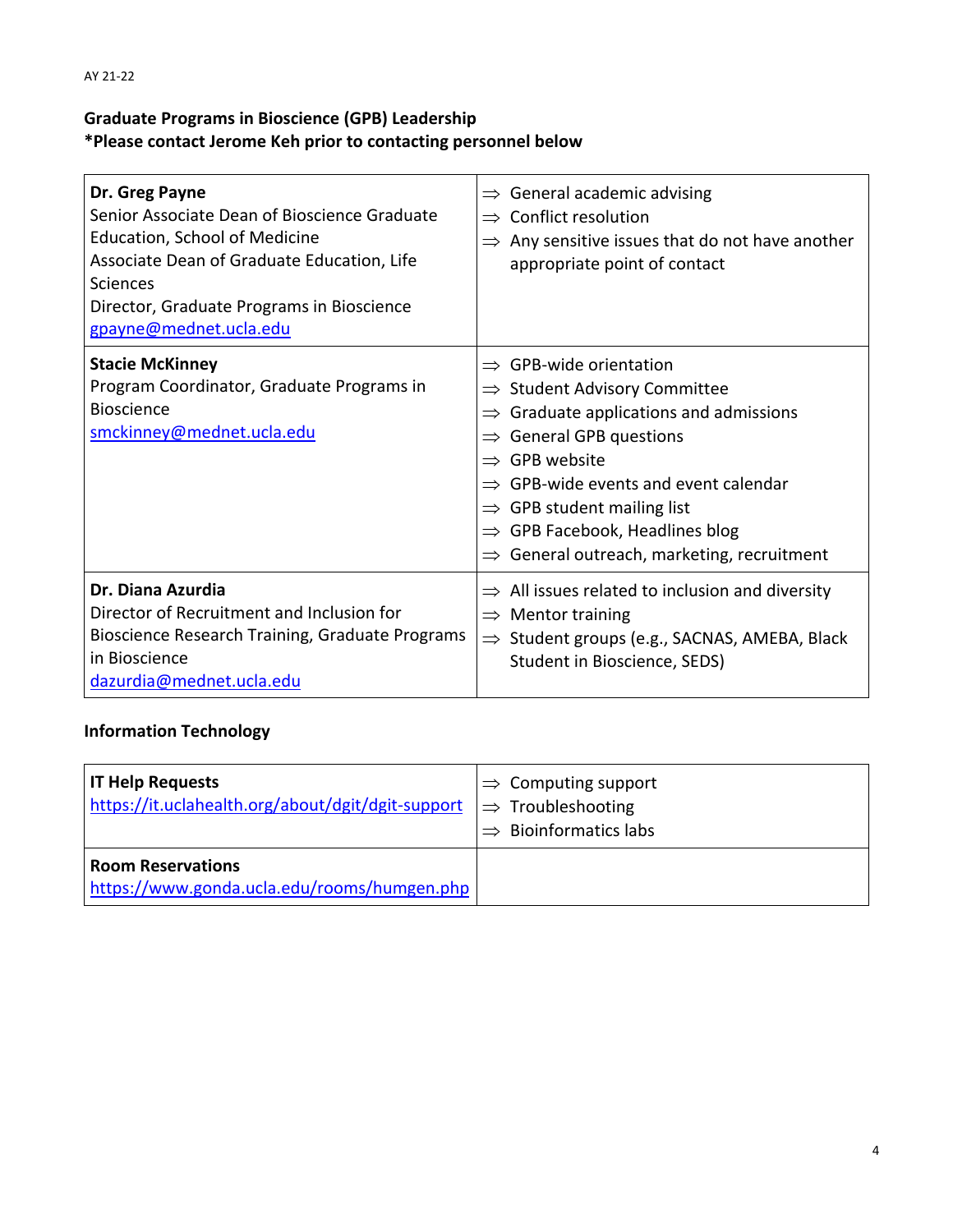### **CURRICULUM**

Please refer to the Program Requirements section (starting on page 10) for specific information about course requirements for the master's and doctoral degrees.

**Note:** From the first quarter of graduate study to the last, students are required to enroll in no less than 12 units per quarter. This is achieved by combining required courses and electives, which carry a fixed number of units, with laboratory research (596 or 599 courses). While required courses and electives have fixed unit values, the unit value for courses numbered 596 or 599 will equal the number of units needed, in addition to required courses and electives, to reach the required 12 units per quarter.

To sign up for classes, visit https://my.ucla.edu/.

### **CORE COURSES**

- **236A. Advanced Human Genetics A: Molecular Aspects**. Units: 4.0. Lecture, three hours. Recommended preparation: prior knowledge of basic concepts in molecular biology and genetics. Advanced topics in human genetics related to molecular genetics and relevant technologies. Topics include genomic technologies, human genome, mapping and identification of disease-causing mutations, transcriptomics, proteomics, functional genomics, epigenetics, and stem cells. Reading materials include original research articles and reviews or book chapters. Letter grading. *(Fall)*
- **236B. Advanced Human Genetics B: Genetics and Genomics Aspects.** Units: 4.0. Seminar, four hours; discussion, four hours. Human genetics is fundamental scientific field that studies inheritance in humans and therefore also has immediate practical value for human health and disease. Identification of genes and genetic variation involved in human diseases, traits, and behavior is one of main goals of human genetic studies. Genomic technologies are rapidly advancing and allow for comprehensive and in‐depth analysis of human genome. Covers different themes in field of human genetics, including genetics of monogenic disorders, genetic mapping of complex traits, transcriptome analysis, and epigenomic studies of human disease. Overview of human genetics through examination of selection of papers that highlight each of these themes. Letter grading. *(Winter)*
- **C234. Ethics and Accountability in Biomedical Research**. Units: 2.0. (Same as Microbiology and Immunology CM234.) Seminar, two hours. Designed for graduate students and undergraduates who have credit for life sciences or biomedical individual studies 199 course. Responsibilities and ethical conduct of investigators in research, data management, mentorship, grant applications, and publications. Responsibilities to peers, sponsoring institutions, and society. Conflicts of interest, disclosure, animal subject welfare, human subject protection, and areas in which investigational goals and certain societal values may conflict. Concurrently scheduled with course C134. S/U grading. *(Spring)*

The following TAship course is a one-time course students take in conjunction with the quarter they **decide to TA:**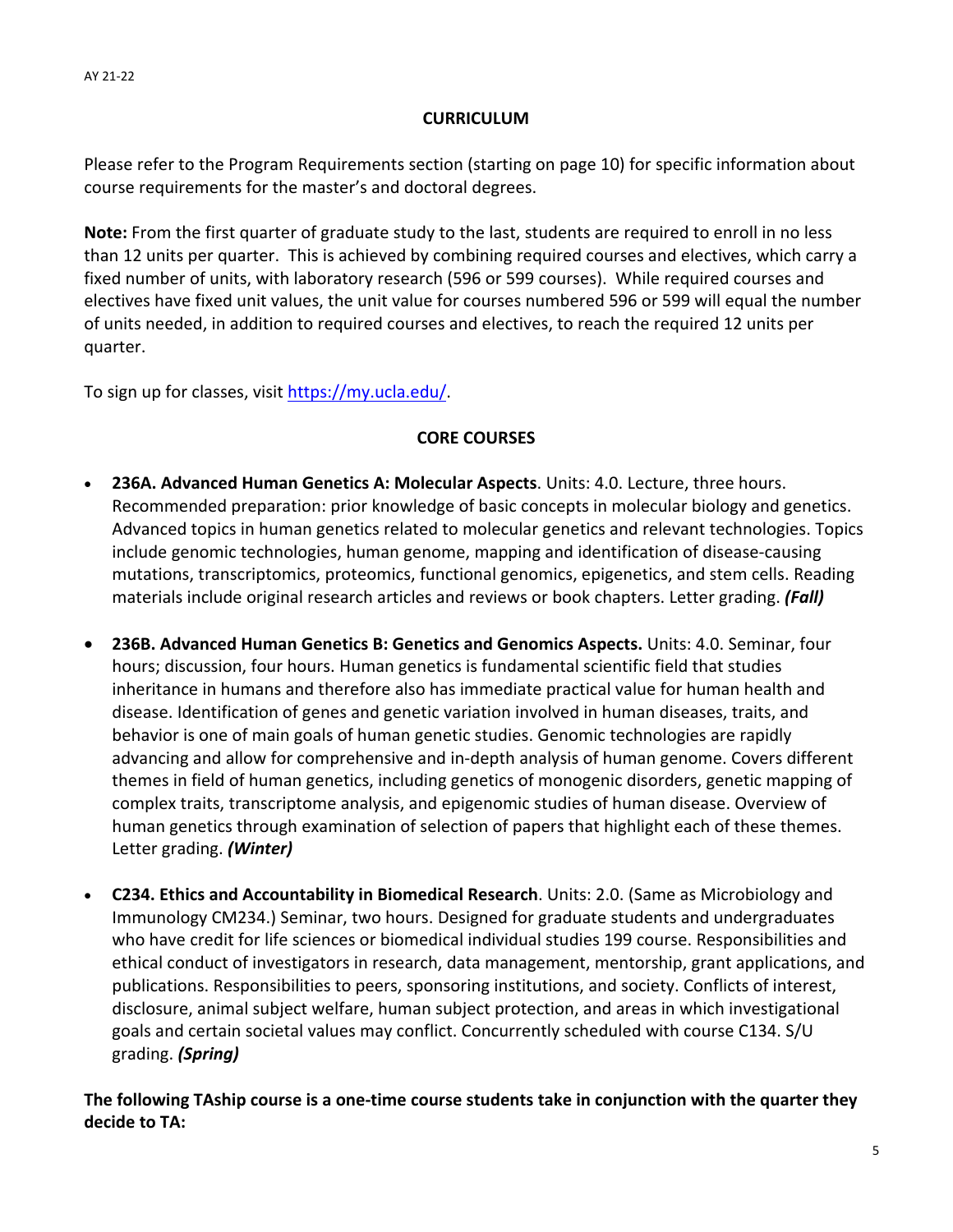**495. Preparation for Teaching**. Units: 2.0. Prepares students for college‐level teaching and provides professional development. Discusses practical and theoretical issues about teaching in a specific discipline. Taken in conjunction the first time the student teaches as a teaching assistant. Each department may have a different course number.

### **To complete the 12 units per quarter, students can take electives and one of the following:**

- **596. Directed Individual Research**. Units: 2.0 to 12.0. Tutorial, to be arranged. Individual study or research for graduate students. May be repeated for credit. S/U grading. (For students prior to advancement to candidacy.)
- **599. Research for and Preparation of Ph.D. Dissertation**. Units: 2.0 to 12.0. Tutorial, to be arranged. Preparation of research data and writing of PhD dissertation. May be repeated for credit. S/U grading. (For students after advancement to candidacy.)

### **POSSIBLE ELECTIVE COURSES**

**Note:** Some of these courses have prerequisites or are not consistently offered every year. Please contact the course instructor/director to inquire on requirements and availability.

Please visit https://sa.ucla.edu/ro/public/soc/ to view these courses in the schedule of classes.

- **Statistics C236. Introduction to Bayesian Statistics.** Units: 4.0. Lecture, three hours; discussion, one hour. Recommended requisite: course 200A or 200B. Designed for graduate students. Introduction to statistical inference based on use of Bayes theorem, covering foundational aspects, current applications, and computational issues. Topics include Stein paradox, nonparametric Bayes, and statistical learning. Examples of applications vary according to interests of students. Concurrently scheduled with course C180. S/U or letter grading.
- **Biostatistics 200A. Methods in Biostatistics A.** Units: 4.0. Lecture, three hours; discussion, one hour; laboratory, one hour. First course in biostatistical methods intended for graduate students in biostatistics to prepare students pursuing careers as practicing biostatisticians. Prior knowledge of probability or statistics not assumed. Students should have working knowledge of calculus and be very comfortable with mathematical and algebraic reasoning. Introduction to basic concepts in analysis, presentation of data, and statistical aspects of design of studies. Special emphasis is given to application of statistical methods to public health, medical, biological, and health sciences. Interpretation and communication of statistical findings is stressed. Focus on methodology, applications, and concepts rather than mathematical statistics or probability theory. S/U or letter grading.
- **Biostatistics 200B. Methods in Biostatistics B.** Units: 4.0. Lecture, three hours; discussion, one hour; laboratory, one hour. Preparation: linear algebra. Requisite: course 200A. Designed for students pursuing graduate degrees in biostatistics. Theory and practice of linear regression analysis and analysis of variance (ANOVA). S/U or letter grading.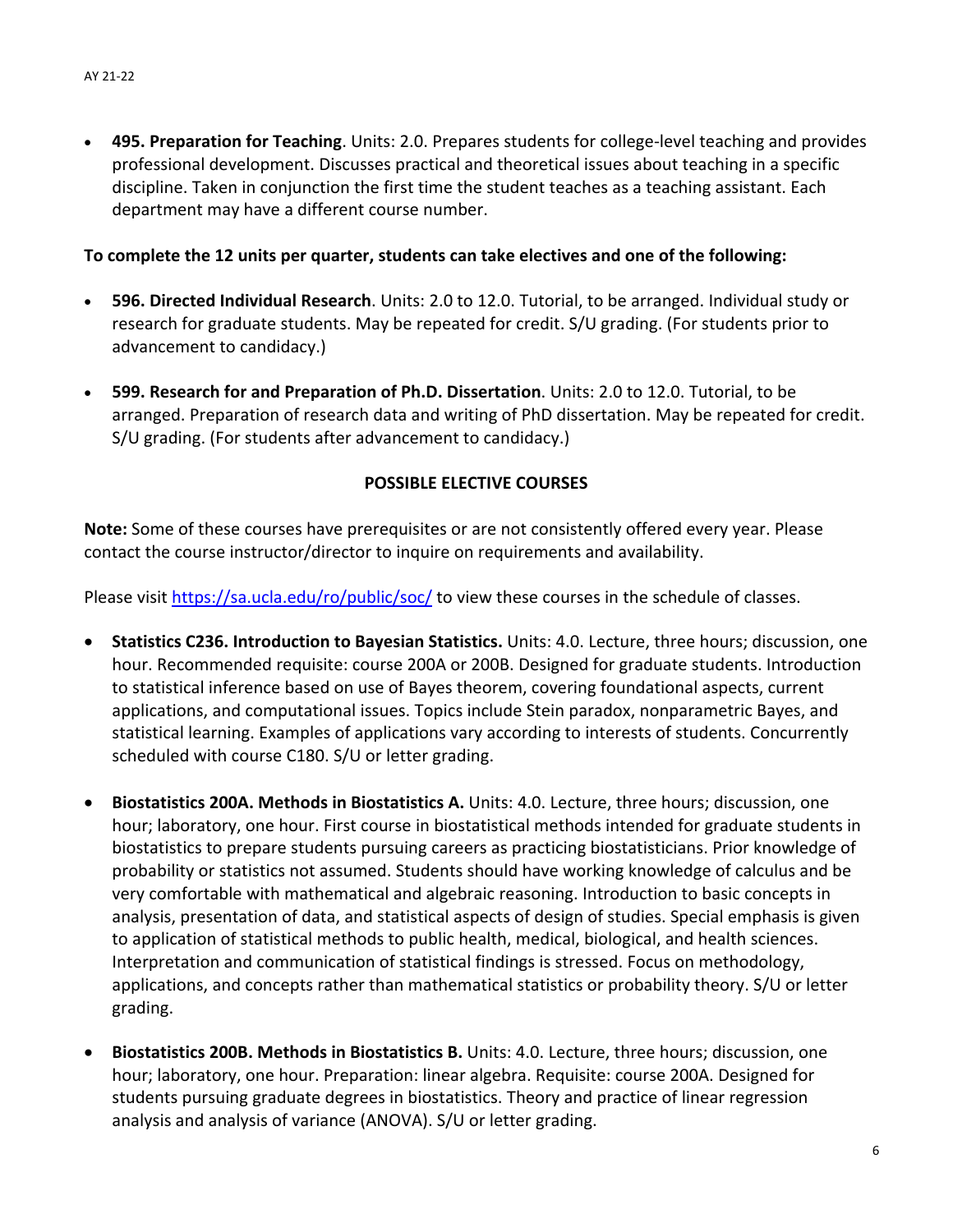- **Biomathematics M207A. Theoretical Genetic Modeling.** Units: 4.0. (Same as Biostatistics M272 and Human Genetics M207A.) Lecture, three hours; discussion, one hour. Requisites: Mathematics 115A, 131A, Statistics 100B. Mathematical models in statistical genetics. Topics include population genetics, genetic epidemiology, gene mapping, design of genetics experiments, DNA sequence analysis, and molecular phylogeny. S/U or letter grading.
- **Biomathematics M207B. Applied Genetic Modeling.** Units: 4.0. (Same as Biostatistics M237 and Human Genetics M207B.) Lecture, three hours; laboratory, one hour. Requisites: Biostatistics 200B, 202B (may be taken concurrently) or equivalent coursework or consent of instructor. Covers basic genetic concepts (prior knowledge of human genetics not required). Topics include statistical methodology underlying genetic analysis of both quantitative and qualitative complex traits. Laboratory for hands-on computer analysis of genetic data; laboratory reports required. Course complements M207A; students may take either and are encouraged to take both. S/U or letter grading.
- **Biomathematics M211. Mathematical and Statistical Phylogenetics.** Units: 4.0. (Same as Biostatistics M239 and Human Genetics M211.) Lecture, three hours; laboratory, one hour. Theoretical models in molecular evolution, with focus on phylogenetic techniques. Topics include evolutionary tree reconstruction methods, studies of viral evolution, phylogeography, and coalescent approaches. Examples from evolutionary biology and medicine. Laboratory for hands‐on computer analysis of sequence data. S/U or letter grading.
- **EE Biol M200A. Evolutionary Biology.** Units: 4.0. (Same as Earth, Planetary, and Space Sciences M216.) Lecture, two hours; discussion, two hours. Current concepts and topics in evolutionary biology, including microevolution, speciation and species concepts, analytical biogeography, adaptive radiation, mass extinction, community evolution, molecular evolution, and development of evolutionary thought. S/U or letter grading.
- **EE Biol C235. Population Genetics.** Units: 4.0. (Formerly numbered 235.) Lecture, three hours; discussion, one hour. Basic principles of genetics of population, dealing with genetic structure of natural populations and mechanisms of evolution. Equilibrium conditions and forces altering gene frequencies, polygenic inheritance, molecular evolution, and methods of quantitative genetics. Concurrently scheduled with course C135. S/U or letter grading.
- **Hum Gen CM224. Computational Genetics.** Units: 4.0. (Same as Bioinformatics M224 and Computer Science CM224.) Lecture, four hours; discussion, two hours; outside study, six hours. Requisites: Computer Science 32 or Program in Computing 10C with grade of C‐ or better, Mathematics 33A, and one course from Civil Engineering 110, Electrical and Computer Engineering 131A, Mathematics 170A, or Statistics 100A. Designed for engineering students as well as students from biological sciences and medical school. Introduction to computational analysis of genetic variation and computational interdisciplinary research in genetics. Topics include introduction to genetics, identification of genes involved in disease, inferring human population history, technologies for obtaining genetic information, and genetic sequencing. Focus on formulating interdisciplinary problems as computational problems and then solving those problems using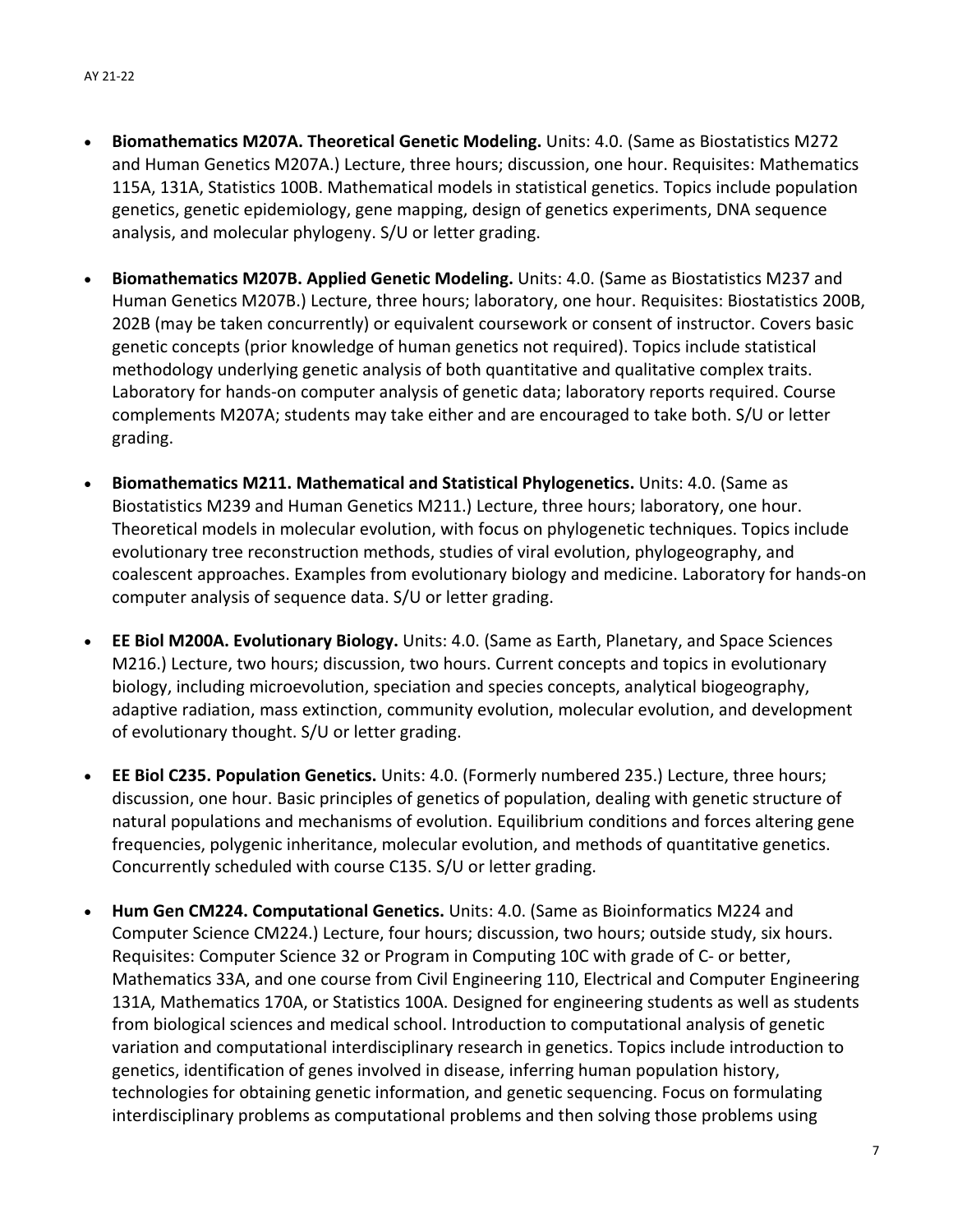computational techniques from statistics and computer science. Concurrently scheduled with course CM124. Letter grading.

- **Hum Gen C244. Genomic Technologies**. (4.0. units) Lecture, three hours; discussion, one hour. Requisite: Life Sciences 4. Survey of key technologies that have led to successful application of genomics to biology, with focus on theory behind specific genome‐wide technologies and their current applications. Concurrently scheduled with course C144. S/U or letter grading.
- **Hum Gen M265. Computational Methods in Genomics.** Units: 4.0. (Same as Bioinformatics M225 and Computer Science M225.) Lecture, two and one half hours; discussion, two and one half hours; outside study, seven hours. Introduction to computational approaches in bioinformatics, genomics, and computational genetics and preparation for computational interdisciplinary research in genetics and genomics. Topics include genome analysis, regulatory genomics, association analysis, association study design, isolated and admixed populations, population substructure, human structural variation, model organisms, and genomic technologies. Computational techniques and methods include those from statistics and computer science. Letter grading.
- **Statistics M254. Statistical Methods in Computational Biology.** Units: 4.0. (Same as Bioinformatics M223 and Biomathematics M271.) Lecture, three hours; discussion, one hour. Preparation: elementary probability concepts. Requisite: course 100A or 200A or Bioinformatics M221. Introduction to statistical methods developed and widely applied in several branches of computational biology, such as gene expression, sequence alignment, motif discovery, comparative genomics, and biological networks, with emphasis on understanding of basic statistical concepts and use of statistical inference to solve biological problems. Letter grading.
- **Hum Gen 282. Topics on Scientific Careers.** Units: 2.0. Lecture, two hours. Limited to graduate students. Covers topics related to scientific careers such as scientific writing and presentation (including to non‐scientific audiences), grant writing and reviewing, curricula vitae, hiring process, social media usage, developing short‐ and long‐term goals, and balancing career and non‐work life. Exploration of differences between industry, government, teaching-college, and research-college careers. Active participation and oral and written presentations required. S/U grading.
- **Bioinformatics 275A. Applied Bioinformatics Lab for Biologists: Fundamentals.** Units: 2.0. Laboratory, six hours (five weeks). Introduction to contemporary methods and techniques in bioinformatics that are used to analyze high‐throughput genomic data. Topics include introduction to UNIX, Next Generation Sequence (NGS) data analysis, ChIP‐seq, BS‐seq and RNA‐seq, and others. S/U grading.
- **Bioinformatics 275B. Applied Bioinformatics Lab for Biologists: Intermediate** Units: 2.0. Laboratory, six hours (five weeks). Requisite: course 275A. Contemporary methods and techniques in bioinformatics that are used to analyze high‐throughput genomic data. Topics include Galaxy server, R, MATLAB, Python, and variant calling. S/U grading.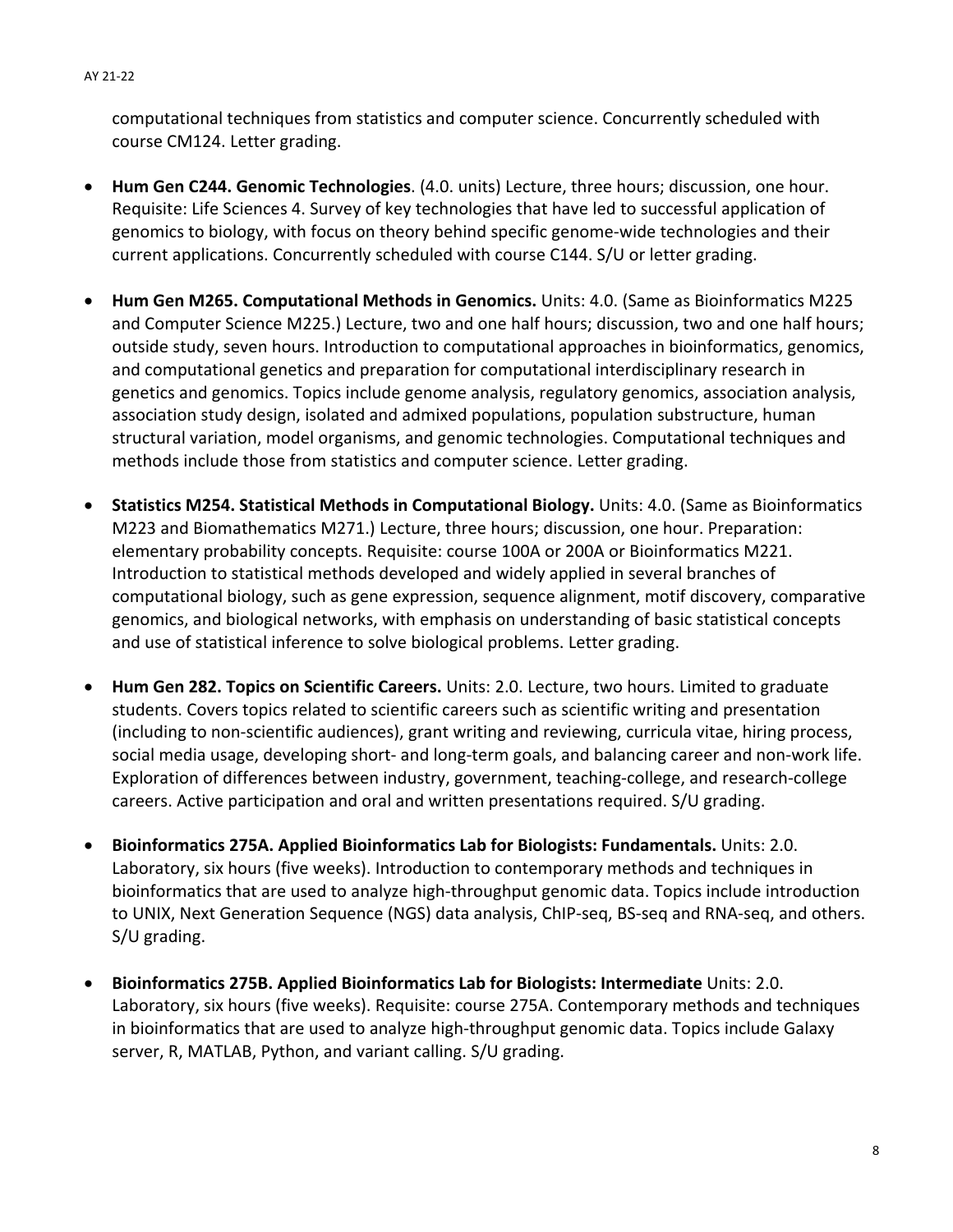### **RECOMMENDED TIMELINE**

| Year/Quarter         |                                                                                                                                      | Fall                                                                  | Winter                                                                | <b>Spring</b>                                                                                            |
|----------------------|--------------------------------------------------------------------------------------------------------------------------------------|-----------------------------------------------------------------------|-----------------------------------------------------------------------|----------------------------------------------------------------------------------------------------------|
| 1 <sup>st</sup> Year |                                                                                                                                      | $\bullet$ 1 <sup>st</sup> rotation<br>· Hum Gen 236A<br>• Hum Gen 596 | $\bullet$ 2 <sup>nd</sup> rotation<br>• Hum Gen 236B<br>• Hum Gen 596 | $\bullet$ 3 <sup>rd</sup> rotation<br>• Hum Gen 596<br>• MIMG C234<br>• Choose dissertation<br>lab       |
| 2 <sup>nd</sup> Year | • Begin dissertation<br>research in lab<br>• TA (1 quarter)<br>• Constitute doctoral<br>committee and<br>annual committee<br>meeting | • Dissertation<br>research<br>· Hum Gen 596                           | • Dissertation<br>research<br>• Hum Gen 596                           | • Dissertation<br>research<br>• Hum Gen 596<br>• First examination<br>• Update myIDP                     |
| 3rd Year             | • Dissertation<br>research<br>• TA (1 quarter)<br>• Annual committee<br>meeting                                                      | • Dissertation<br>research<br>· Hum Gen 596 (or<br>599 if ATC)        | • Dissertation<br>research<br>· Hum Gen 596 (or<br>599 if ATC)        | • Dissertation<br>research<br>· Hum Gen 596 (or<br>599 if ATC)<br>• Second examination<br>• Update myIDP |
| 4 <sup>th</sup> Year | • Dissertation<br>research<br>· Hum Gen 599<br>• Annual committee<br>meeting                                                         | • Dissertation<br>research<br>· Hum Gen 599                           | • Dissertation<br>research<br>• Hum Gen 599                           | • Dissertation<br>research<br>• Hum Gen 599<br>• Update myIDP                                            |
| 5 <sup>th</sup> Year | • Dissertation<br>research<br>· Hum Gen 599<br>• Annual committee<br>meeting                                                         | • Dissertation<br>research<br>· Hum Gen 599                           | • Dissertation<br>research<br>• Hum Gen 599                           | • Dissertation<br>research<br>• Hum Gen 599<br>• Dissertation<br>defense<br>• File dissertation          |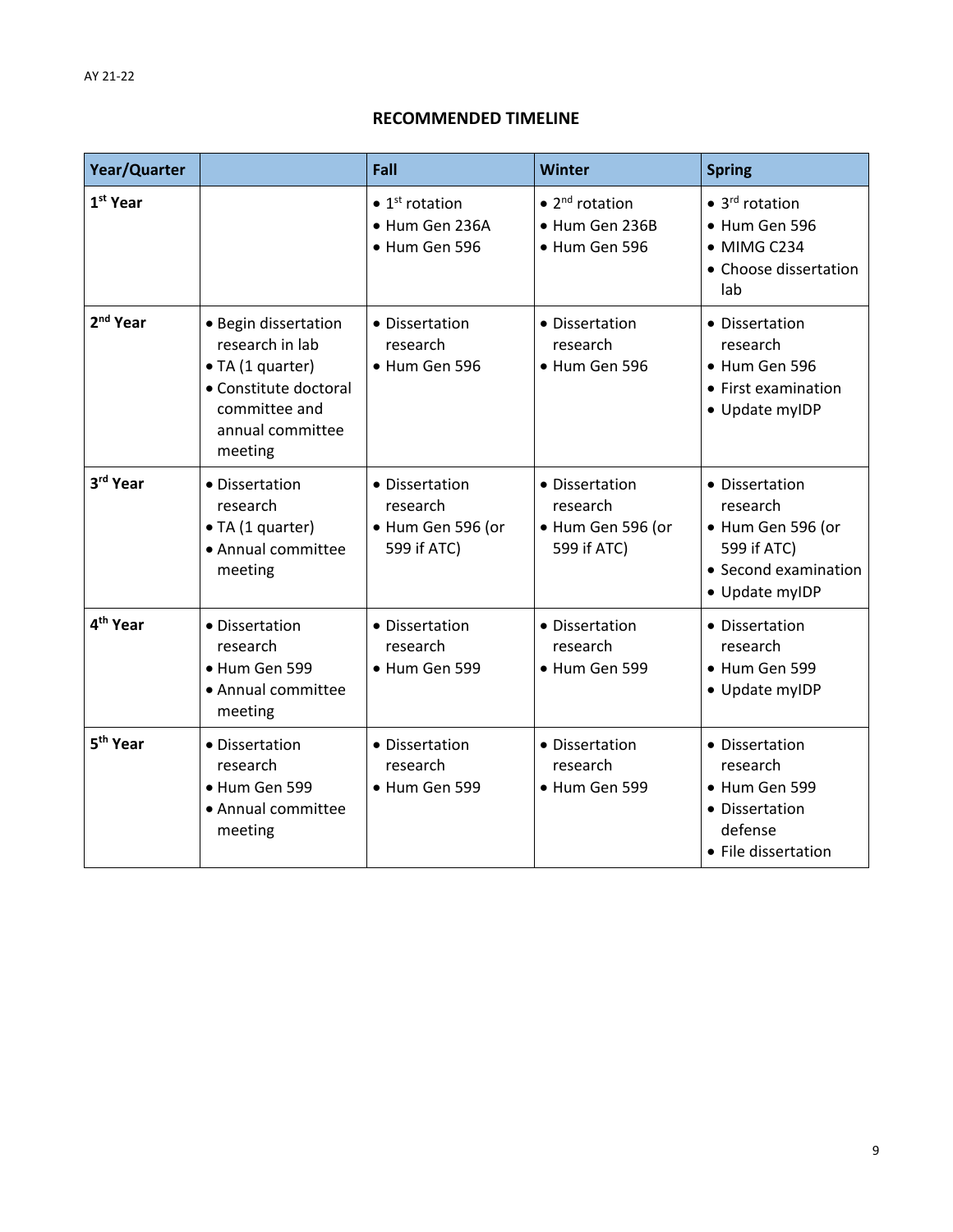### **PROGRAM REQUIREMENTS**

The Department of Human Genetics offers the Master of Science (M.S.) and Doctor of Philosophy (Ph.D.) degrees in Human Genetics.

### **MASTER'S DEGREE**

### **Advising**

Students entering the master's program are expected to identify a faculty mentor to serve as their adviser. For as long as no faculty mentor is identified, the departmental Faculty Graduate Adviser (appointed by the Chair) will serve as the adviser.

# **Areas of Study**

The field of human genetics incorporates multiple areas of modern experimental biology (including but not limited to molecular and behavioral genetics, epigenetics, biochemistry, cell and developmental biology, imaging, and large‐scale omics approaches such as genomics, transcriptomics and functional genomics) and of computational biology (including bioinformatics and biostatistics).

### **Foreign Language Requirement**

None.

### **Course Requirements**

Students are required to take the Human Genetics courses 236A and 236B or, under exceptional circumstances, equivalent graduate‐level courses approved by the Faculty Graduate Adviser. Students must also complete the C234 course on Ethics and Accountability in Biomedical Research. Elective courses must be taken to complete the nine courses (36 units) required for the master's degree, with at least five of them (20 units) being at graduate level. All courses should be taken for a letter grade with the exception of the ethics course C234, which may be taken for Satisfactory/Unsatisfactory. No more than two independent study courses (eight units) in the 500 series may be applied toward the minimum course requirement of 36 units for the master's degree, and only one of these (four units) may be applied toward the minimum requirement of 20 units in graduate courses.

# **Teaching Experience**

Not required.

**Field Experience** Not required.

**Capstone Plan** None.

### **Thesis Plan**

Every master's degree thesis plan requires the completion of an approved thesis that demonstrates the student's ability to perform original, independent research.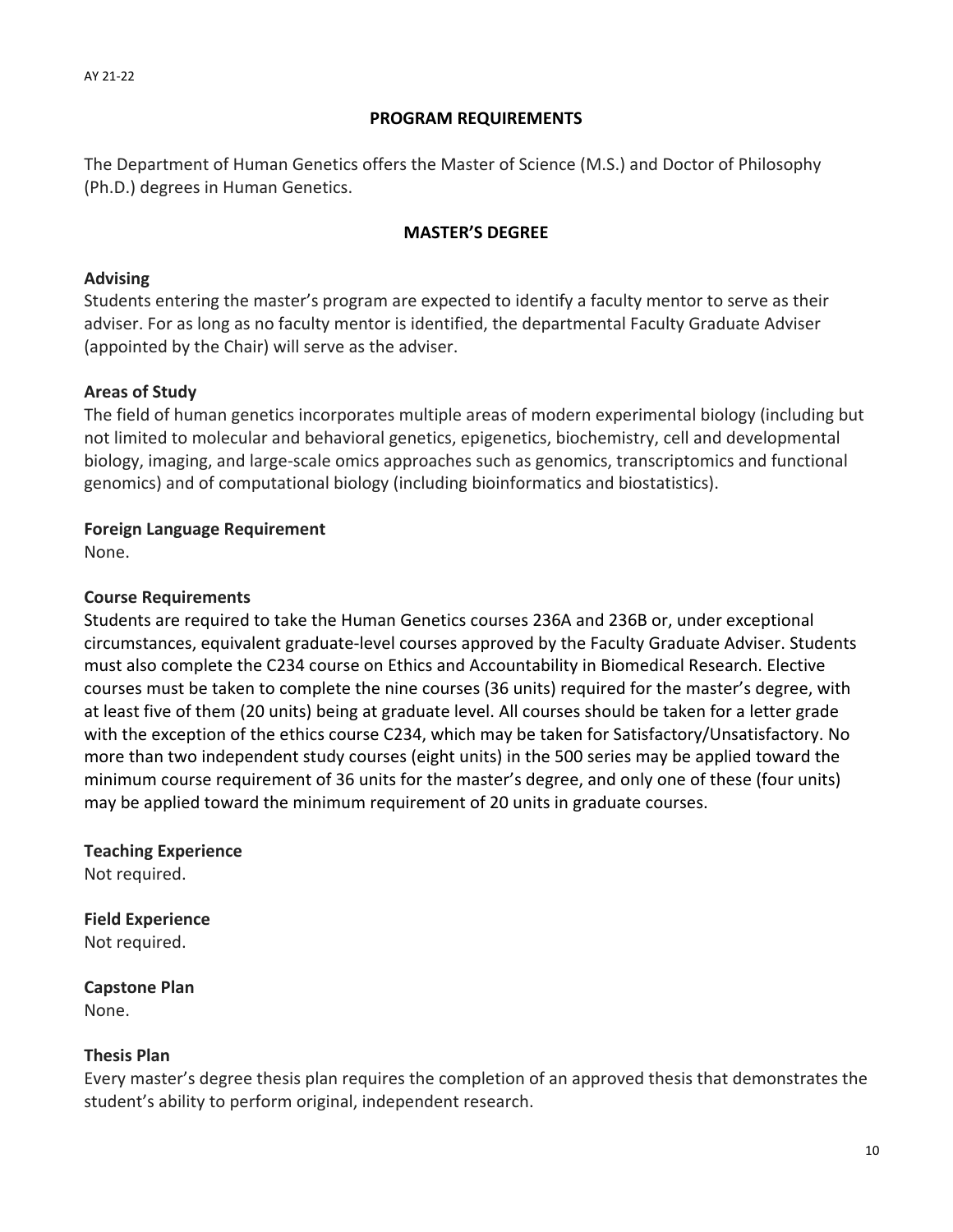A written thesis is required for master's degree students. A doctoral committee composed of at least three faculty members helps the student to plan the thesis research and makes a recommendation on granting the terminal degree.

## **Time‐to‐Degree**

| <b>DEGREE</b> | NORMATIVE TIME TO<br>ATC (QUARTERS) | NORMATIVE TTD | <b>MAXIMUM TTD</b> |  |
|---------------|-------------------------------------|---------------|--------------------|--|
| M.S.          |                                     |               | 24                 |  |

# **DOCTORAL DEGREE**

### **Advising**

The departmental Faculty Graduate Adviser (appointed by the Chair) will serve as adviser of students who have not yet selected a laboratory for their doctoral studies. Once students select a faculty mentor, typically at the end of the first year, the faculty mentor automatically becomes the student's adviser. A doctoral committee is constituted by the end of the second year and its members act as additional advisers. Students are expected to meet with that committee at least once a year until graduation.

In the event of conflict between a student and the faculty mentor, the Graduate Student Adviser will be available for confidential consultation. Before taking any action, the Graduate Student Adviser should consult with members of the student's doctoral committee and/or the department's Chair and/or Vice Chairs.

# **Major Fields or Subdisciplines**

The field of human genetics incorporates multiple areas of modern experimental biology (including but not limited to molecular and behavioral genetics, epigenetics, biochemistry, cell and developmental biology, imaging, and large‐scale omics approaches such as genomics, transcriptomics and functional genomics) and of computational biology (including bioinformatics and biostatistics).

# **Foreign Language Requirement**

None.

# **Course Requirements**

Students are required to take the Human Genetics courses 236A and 236B or, under exceptional circumstances, equivalent graduate‐level courses approved by the Faculty Graduate Adviser. Students must also complete the C234 course on Ethics and Accountability in Biomedical Research. All courses should be taken for a letter grade with the exception of the ethics course C234, which may be taken for Satisfactory/Unsatisfactory.

# **Teaching Experience**

Students teach for two quarters as a teaching assistant in a department of the College of Letters and Science. The teaching is to be performed preferably in years two and three. Students are encouraged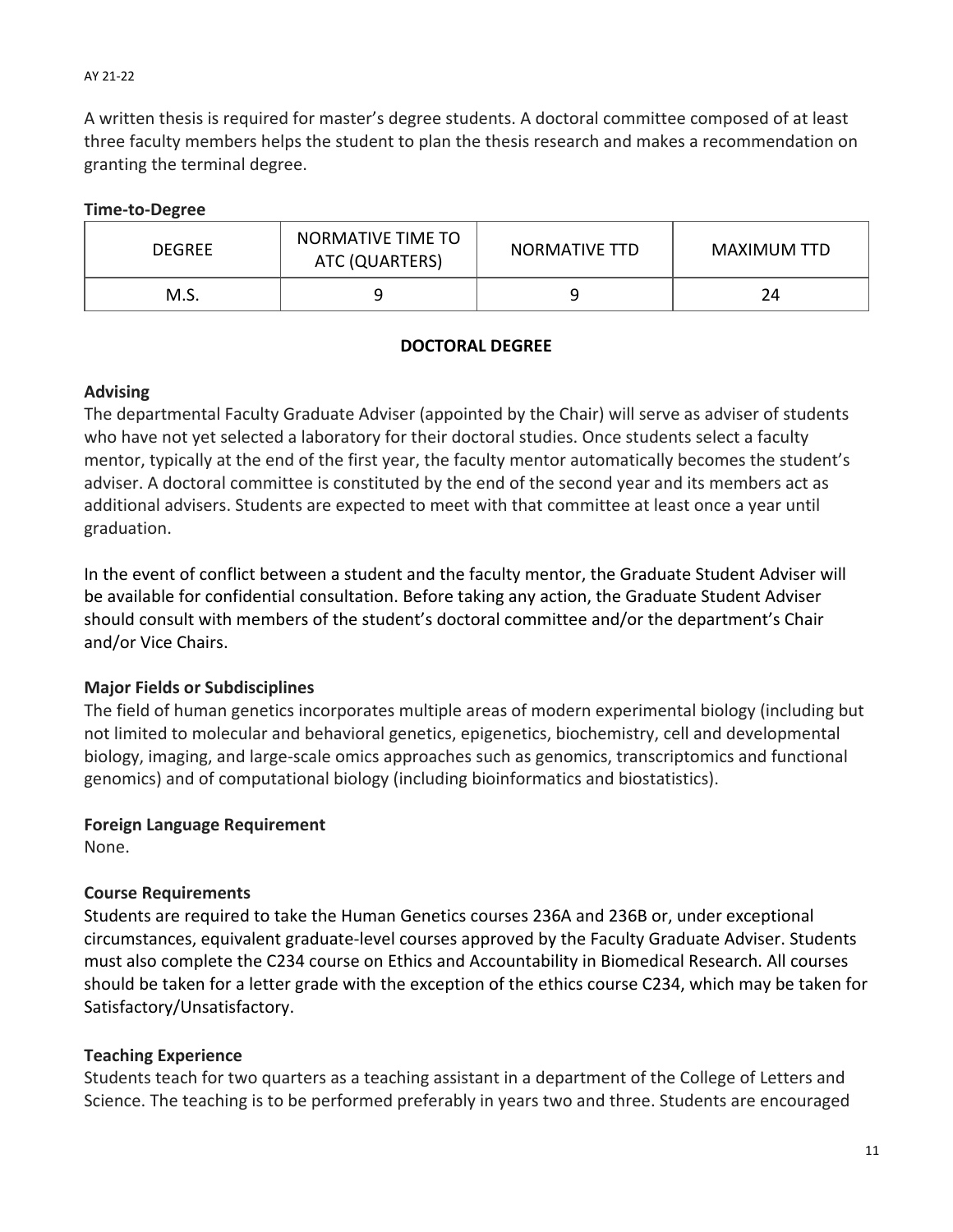to teach in Life Sciences 7B (the genetics component of the Life Sciences Core Curriculum) as teaching a general course in genetics reinforces understanding of fundamental aspects of the field.

# **Advancement to Candidacy**

Students are advanced to candidacy upon successful completion of the written and oral qualifying examinations.

# **Doctoral Dissertation**

Every doctoral degree program requires the completion of an approved dissertation that demonstrates the student's ability to perform original, independent research and constitutes a distinct contribution to knowledge in the principal field of study.

# **Final Oral Examination (Defense of Dissertation)**

Required for all students in the program.

# **Time‐to‐Degree**

| <b>DEGREE</b> | NORMATIVE TIME TO<br>ATC (QUARTERS) | NORMATIVE TTD | MAXIMUM TTD |  |
|---------------|-------------------------------------|---------------|-------------|--|
| Ph.D.         | 10                                  | 16            | 24          |  |

# *Individual Development Plan*

Each year all students are required to prepare and/or update an Individual Development Plan. An Individual Development Plan is an essential planning tool used to map out academic and professional development throughout graduate school. Please contact the UCLA Career Center to set up your IDP.

# **Termination of Graduate Study and Appeal of Termination**

# *University Policy*

A student who fails to meet the above requirements may be recommended for termination of graduate study. A graduate student may be disqualified from continuing in the graduate program for a variety of reasons. The most common is failure to maintain the minimum cumulative grade point average (3.00) required by the Academic Senate to remain in good standing (some programs require a higher grade point average). Other examples include failure of examinations, lack of timely progress toward the degree and poor performance in core courses. Probationary students (those with cumulative grade point averages below 3.00) are subject to immediate dismissal upon the recommendation of their department. University guidelines governing termination of graduate students, including the appeal procedure, are outlined in *Standards and Procedures for Graduate Study at UCLA*.

# *Special Departmental or Program Policy*

Doctoral students must complete and pass the Departmental Written Qualifying Examination (also known as the "First Exam") by the end of their fourth year in the program. Students will be allowed two opportunities to pass the examination within the above time frame and if the examination is not passed, the student will be recommended for termination of graduate study.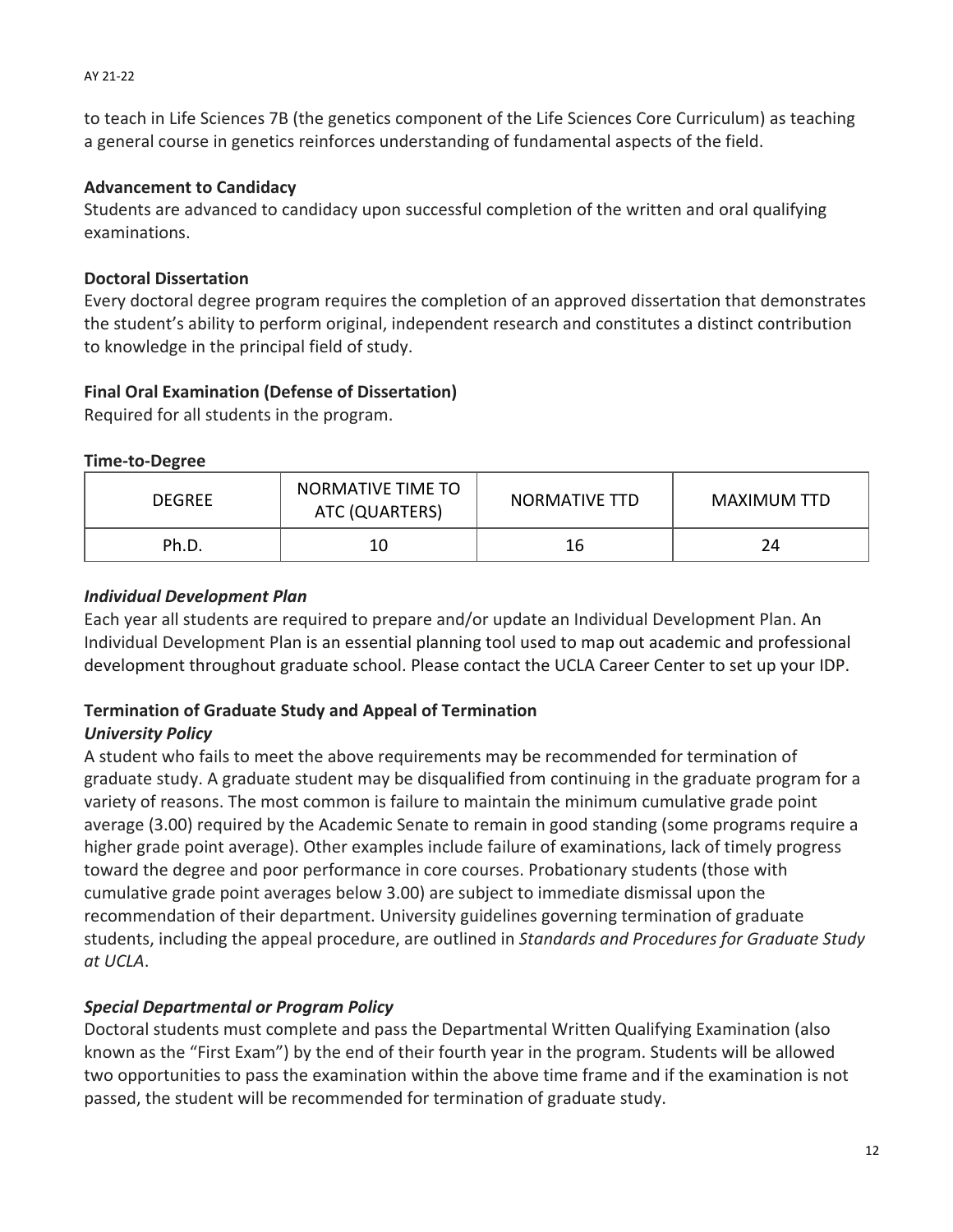UCLA is accredited by the Western Association of Schools and Colleges and by numerous special agencies. Information regarding the University's accreditation may be obtained from the Office of Academic Planning and Budget, 2107 Murphy Hall.

## **FIRST, SECOND, AND FINAL ORAL EXAMINATIONS**

Academic Senate regulations require all doctoral students to complete and pass University written and oral qualifying examinations prior to doctoral advancement to candidacy. Also, under Senate regulations the University oral qualifying examination is open only to the student and appointed members of the doctoral committee. In addition to University requirements, some graduate programs have other pre-candidacy examination requirements. What follows in this section is how students are required to fulfill all of these requirements for this doctoral program.

Students are required to prepare two short research proposals broadly related to the field of human genetics.

The Departmental Written Qualifying Examination (also known as the "First Exam") and the University Oral Qualifying Examination (also known as the "Second Exam") must be passed before students are advanced to candidacy for the doctoral degree. The two examinations are distinct and cannot be combined into a single examination. Prior to the examinations, students nominate a doctoral committee composed of at least four faculty members following university guidelines which must be approved by the Graduate Division. The faculty mentor is excused from participating in the Departmental Written Qualifying Examination, which is administered by the remaining members of the doctoral committee. All members of the doctoral committee, including the faculty mentor, administer the University Oral Qualifying Examination.

The Departmental Written Qualifying Examination ( $1<sup>st</sup>$  Exam) takes place during early stages of the student's dissertation research project, preferably during the second year, and must be passed by the end of the fourth year in order to avoid a recommendation for termination from the program. The goal of the Departmental Written Qualifying Examination is to evaluate the student's ability to think as a scientist, i.e., to propose and critically evaluate experiments or method developments that would potentially expand knowledge in the principal field of study. To this end, the student writes a proposal following the style of the National Institutes of Health (NIH) National Research Service Award (NRSA) applications (https://grants.nih.gov/grants/how-to-apply-application-guide.html#inst#), and, one or two weeks after submission of the written proposal to the doctoral committee, defends the proposal in an oral presentation. The topic of the proposal is related to the ongoing research project of the student in the laboratory of the faculty mentor. However, in the Departmental Written Qualifying Examination the project itself is not under evaluation, as it is expected to be in its early stages. The oral part of the examination consists of a discussion of the proposal and of any additional questions posed by the committee to probe the student's general knowledge and understanding of human genetics. Please see your SAO for necessary forms prior to meeting.

The University Oral Qualifying Examination (2<sup>nd</sup> Exam) should take place before the end of the fourth year in the graduate program, preferably one year earlier. The goal of this examination is to evaluate the dissertation research project, i.e., whether it represents original, independent research and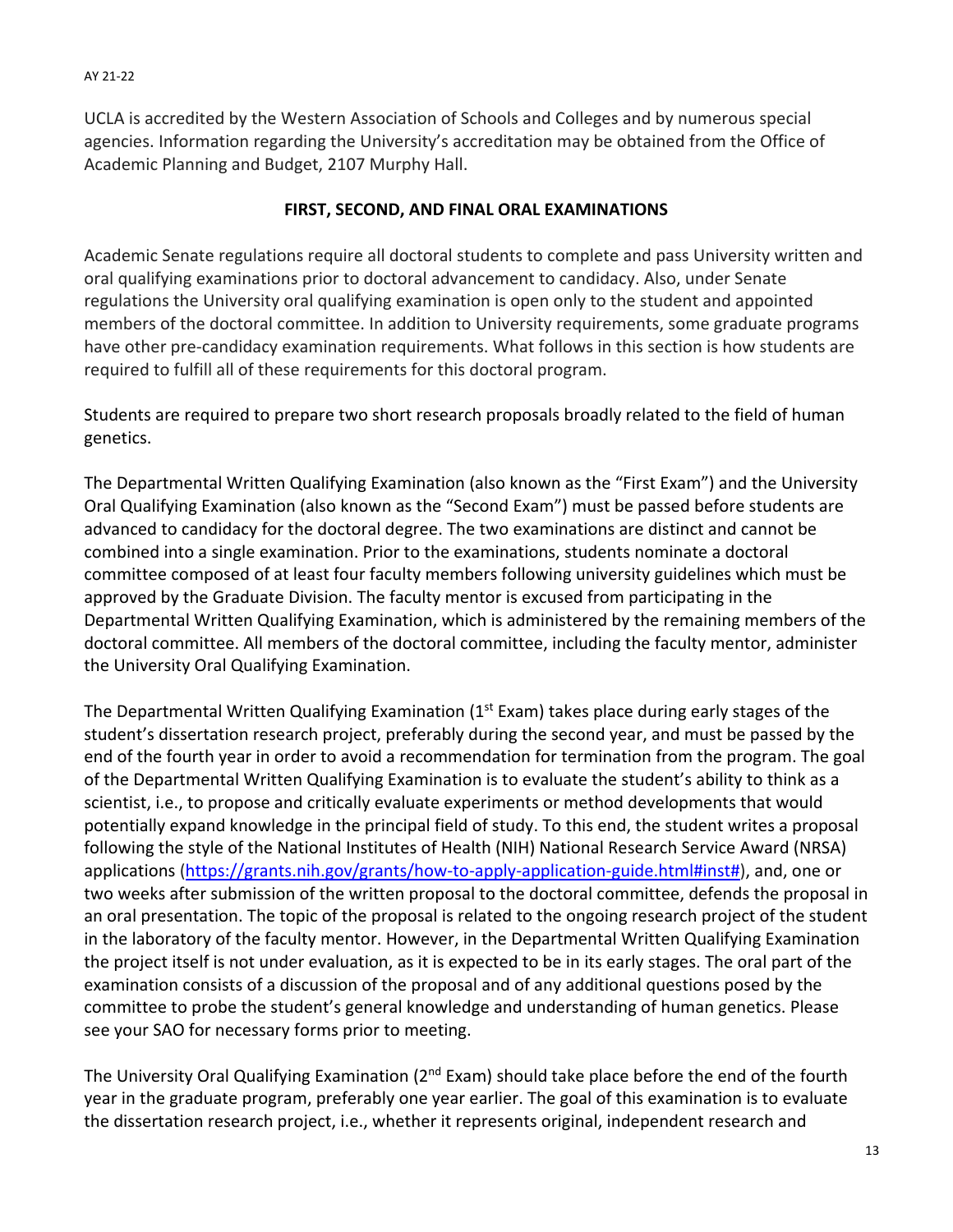constitutes a distinct contribution to knowledge in the principal field of study, as well as whether it is feasible for the students to complete the project within the expected time‐to‐degree. To this end, the student submits a written proposal that clearly states the title and specific aims of the doctoral dissertation and explains the significance, progress to date, and the approach(es) and time line to bring the project to completion. One or two weeks after submission of the written component, the student defends the proposal in an oral presentation before the doctoral committee. Please see your SAO for necessary forms prior to meeting.

The doctoral committee determines whether the student passes each of the two exams, and determines whether a student who fails an exam is allowed to repeat it. Only one re‐examination per exam is allowed.

### **Written Proposal**

Copies should be distributed to the doctoral committee member's two weeks before the oral exam and student should reference the NRSA format proposal guidelines. Each written proposal must include specific aims, the scientific rationale, experimental methods, anticipated results and interpretations, potential future directions, and bibliography. Students will be evaluated on their understanding of the proposed research, on their ability to devise appropriate and original experimental strategies, and on their ability to write clearly and concisely.

Students are encouraged to discuss the proposals with the thesis advisor and other members of the lab, but should write the proposals independently. Criticism of the written proposals may be sought from anyone except the thesis advisor.

### **Advancement to Candidacy and Subsequent Committee Meetings**

Students are advanced to candidacy following satisfactory completion of course requirements and the written and oral qualifying examinations. Advancement occurs when a successful "Report on the Qualifying Oral Exam" is received by the Graduate Division, which is submitted by the department SAO. **Students are responsible for the \$90.00 fee (subject to change) that is billed to your BAR Account.**

Once students pass the Oral Qualifying Exam, the student should schedule an annual meeting (Midstream) with the doctoral committee so that the committee can assess the student's progress and provide advice. At each meeting, the student should take 20 to 30 minutes to present the status of the thesis work, including both positive and negative results.

### **Timely Progress to Degree**

As a policy of the department students are required to meet with their doctoral committee at a minimum of once per year for one of the above‐mentioned exams or to discuss the progress of student's degree requirements. It is the responsibility of the student to set up these meetings and report them to the SAO and Graduate Student Advisor after they have taken place.

Failure to comply with the time schedule may result in disqualification from the Ph.D. program. Decision to advance the student to candidacy, to allow a student to repeat the oral, or to disqualify a student will be based on the quality of the written proposal, the adequacy of the oral presentation, the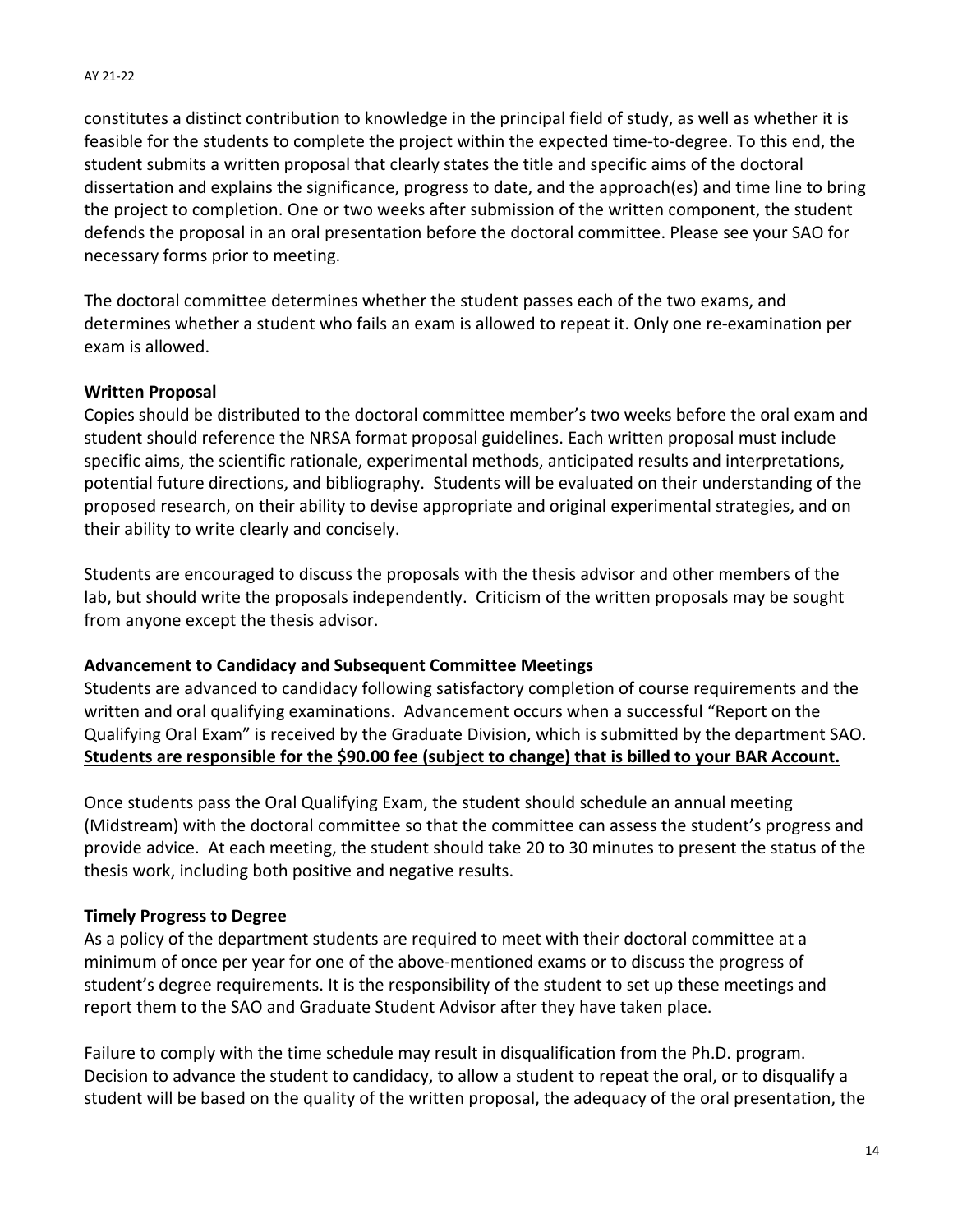student's overall academic record as reflected in coursework and examinations, and the student's research ability and productivity.

## **PREPARING FOR ORALS**

### **Preparing for the First Exam:**

- 1. Obtain a "Nomination of Doctoral Committee" worksheet from your SAO, or complete this form online at https://grad.ucla.edu/gasaa/library/docnomin.pdf to nominate your doctoral committee. Once completed bring to the SAO in 6506 Gonda to review. Once approved by SAO, take form to 1255 Murphy Hall.
- 2. Select at least four committee members (see requirements on back of form).
- 3. Return completed worksheet to graduate affairs office **at least three** weeks before the date of the first oral exam.
- 4. Await approval of the committee from the Graduate Division. **The exam cannot take place until the committee has been approved by the Graduate Division**.
- 5. Schedule the exam. Coordinate a time with the committee members and reserve a room (see the Student Affairs Officer). As a reminder, your dissertation mentor is not allowed in the room while your exam is taking place.
- 6. It is **strongly suggested** that the student remind the committee members one or two days before the exam. The exam cannot proceed if any members are not present at the exam.
- 7. The SAO prepares the student's academic file, including the "Report on the First Exam" form, to be signed by committee members after the exam and returned to the SAO.

# **Preparing for the Second (Oral Qualifying) Exam:**

- 1. If changes to the committee membership are needed, a "Reconstitution of Doctoral Committee" form must be completed, signed by committee members and submitted to Graduate Division for approval. The Graduate Division requires at least three weeks to process these changes. See SAO for forms and assistance.
- 2. Coordinate a date/time with the committee members. Notify the SAO of the date/time of the exam has soon as one is proposed. The SAO will help you reserve a room. It is **strongly suggested** that the student remind the committee members one or two days before the exam. The Oral Qualifying Exam is open to committee members and the student **only**.
- 3. The SAO prepares the student's academic file, including the "Report on the Oral Qualifying Exam" form, to be signed by committee members after the exam and returned to the SAO.

# **After the Second (Oral Qualifying) Exam:**

1. The Report on the Qualifying Examination will be forwarded to Graduate Division by the SAO.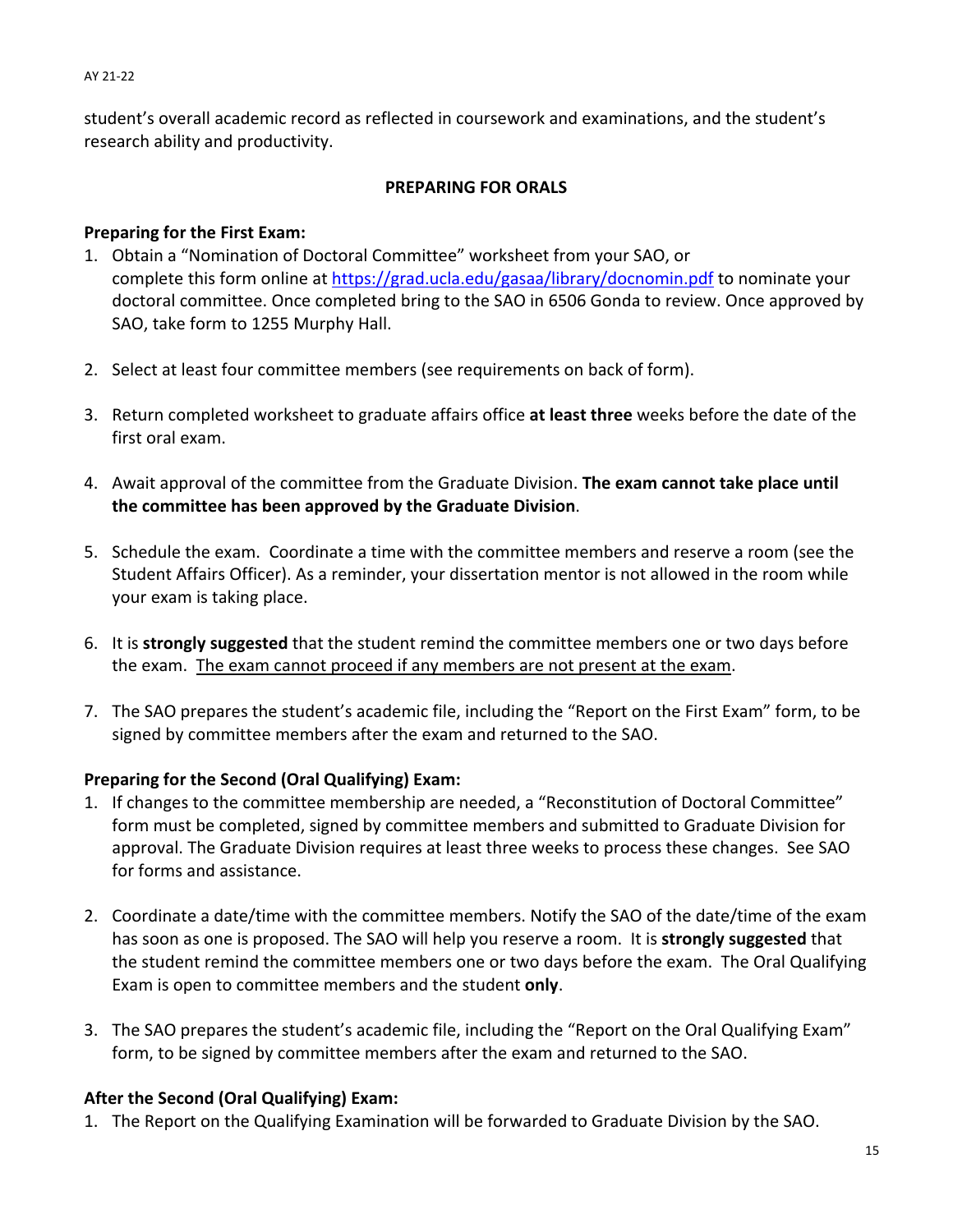2. The student "advances to candidacy" when a successful "Report on the Oral Qualifying Exam" is received and processed by the Graduate Division. **A \$90.00 fee will be billed to your BAR Account (in two charges of \$45.00). Students are responsible for this fee.**

**Oral Defense** – Required. See Graduate Student Advisor for details.

# **MINIMUM STANDARDS FOR DOCTORAL COMMITTEE CONSTITUTION**

- 1. All doctoral committees require a minimum of four members among whom a minimum of three members must hold current UCLA Academic Senate faculty appointments limited to Professor (any rank), Professor or Associate Professor Emeritus, Professor in Residence (any rank), or Acting Professor or Acting Associate Professor. Two of the three doctoral committee members from UCLA must hold the rank of professor or associate professor (regular or in‐residence series).
- 2. One of the three UCLA members may be an Adjunct Professor (any rank) or Professor of Clinical X (any rank) who is certified and approved by the Committee on Degree Programs (CDP).
- 3. The Chair always must hold a current Academic Senate faculty appointment at UCLA in the same department or interdepartmental program as the student.
- 4. Each program or department may set additional requirements above the UCLA minimum standards in their Program Requirements regarding:
	- UCLA members (e.g., all three must hail from the home department, two out of three from the same discipline as the student, etc.)
	- Parameters for service as a Co-Chair
	- Minimum academic credentials of an additional member
- 5. Only one committee member may hold an Academic Senate faculty appointment or its academic equivalent at another accredited university or college (UC or non‐UC) without need of an exception from the Graduate Division.
- 6. All committee members read, approve, and certify the dissertation. Under unusual circumstances, a department or interdepartmental program may petition the Committee on Degree Programs via the Graduate Division for an exception that would allow three committee members (including the Chair and at least one other UCLA member) to serve as certifying members in lieu of the full committee. An approved exception would apply to all doctoral committees of graduate students in that department or interdepartmental program for a period of up to ten years.
- 7. All committee members must certify that the fairness, equity, and academic integrity of the oral qualifying examination and the final oral examination (dissertation defense) have been preserved by the doctoral committee.
- 8. Only one committee member (never the Chair or Co-Chair) may participate remotely in an oral qualifying examination or final oral examination (defense of the dissertation). Remote participation must be a matter of necessity rather than convenience. The student must petition the committee chair in advance of the examination to allow one member to participate remotely; the committee Chair must provide written approval to the student ahead of the examination. The technology required for remote participation must allow for the participant to see/be seen by and hear/be heard by all committee members and have access to visual materials simultaneously. Although no exception petition will be required for one committee member participating remotely, the department/program must notify the Graduate Division of the remote participation within 14 business days of the examination. Under rare circumstances, the department or inter‐departmental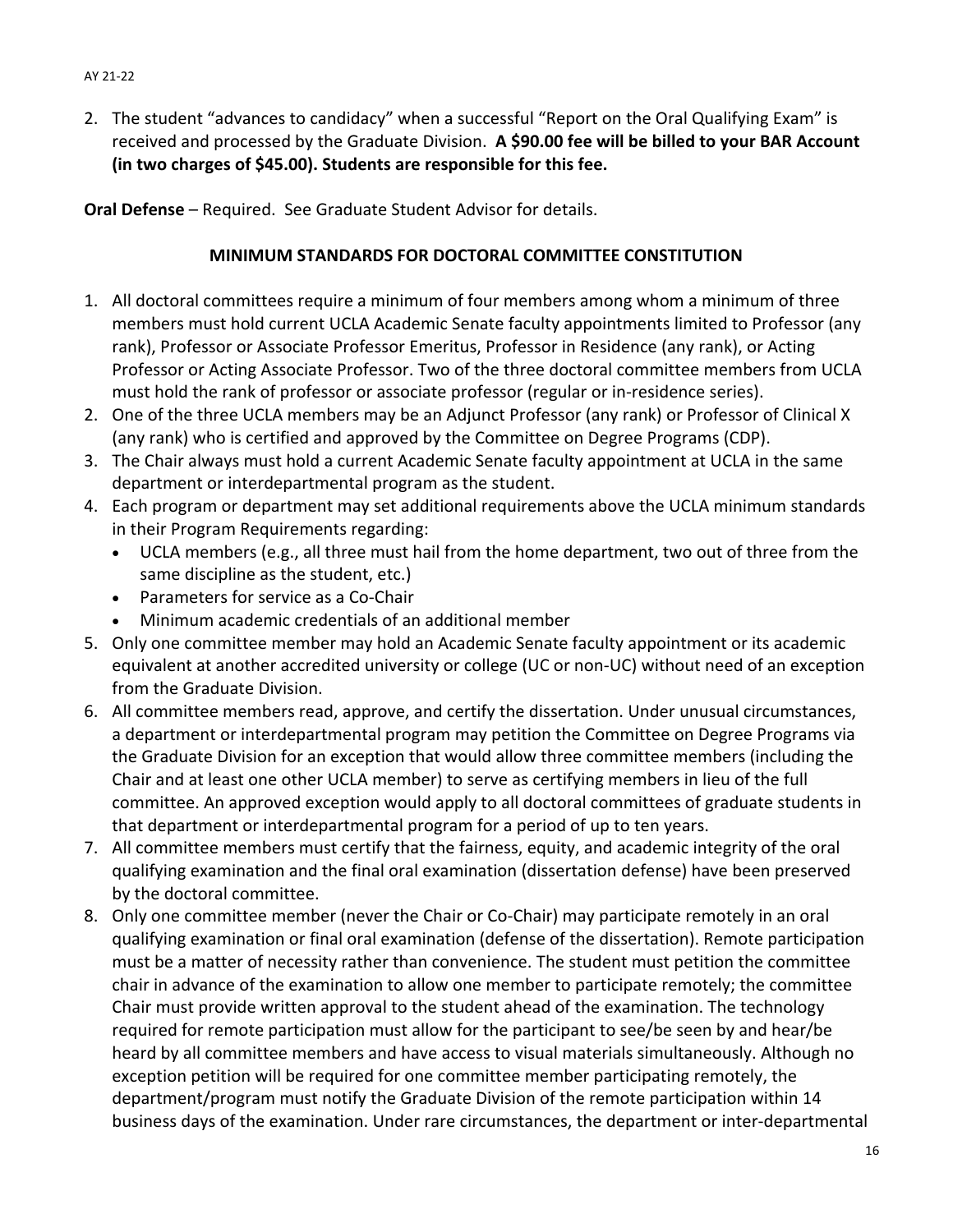program Chair may petition the Graduate Division for an exception to allow a second member (not the Chair or Co‐Chairs) to participate remotely in a doctoral oral qualifying examination or a final oral examination (defense of the dissertation).

## **ADDITIONAL INFORMATION**

### **Rotations**

The laboratory rotations consist of 10‐week rotations in the fall, winter, and spring quarters. Three rotations are allowed for the academic year. All rotations must be approved by the Home Area Director or Faculty Graduate Adviser. These rotations are intended to serve as a tool for finding a suitable thesis lab.

Information on faculty affiliated with the Genetics and Genomics Home Area can be found at https://medschool.ucla.edu/human‐genetics/core‐faculty.

### **Domestic, Non‐Resident (Out‐of‐State)**

Non‐resident tuition will be provided for all **out‐of‐state** U.S. citizens and permanent residents for the first year of graduate study ONLY. Any U.S. citizen or permanent resident who has not qualified for California residency by the beginning of the Fall quarter of the second year will be **personally** responsible for payment of any non-resident tuition charges incurred in years two and beyond. Information on procedures required for establishing California residency, distributed by the Graduate Division to all entering students at the time of acceptance, appears in the General Catalog. All non‐ resident students (International students excluded) should familiarize themselves with these requirements and begin the necessary steps to qualify immediately. All inquiries concerning residency requirements should be directed to the Residence Deputy (1113 Murphy Hall).

### **myIDP (Individual Development Plan)**

Beginning with a GPB training workshop in the first year of graduate study, students are required to generate an Individual Development Plan via myIDP website at https://myidp.sciencecareers.org/ in order to map out their academic and professional development goals throughout graduate school. The myIDP must be updated annually with specific new goals that will be accomplished within that academic year and the printed goals summary discussed with the dissertation research adviser (in years 2‐5).

# **eRA Commons Account**

Email **erahelp@research.ucla.edu** to request for an eRA Commons ID. They will need the following:

- First and last name
- $\bullet$  UID
- Email
- Role (here is the list of eRA commons user roles: https://era.nih.gov/files/eRA\_Commons\_Roles.pdf)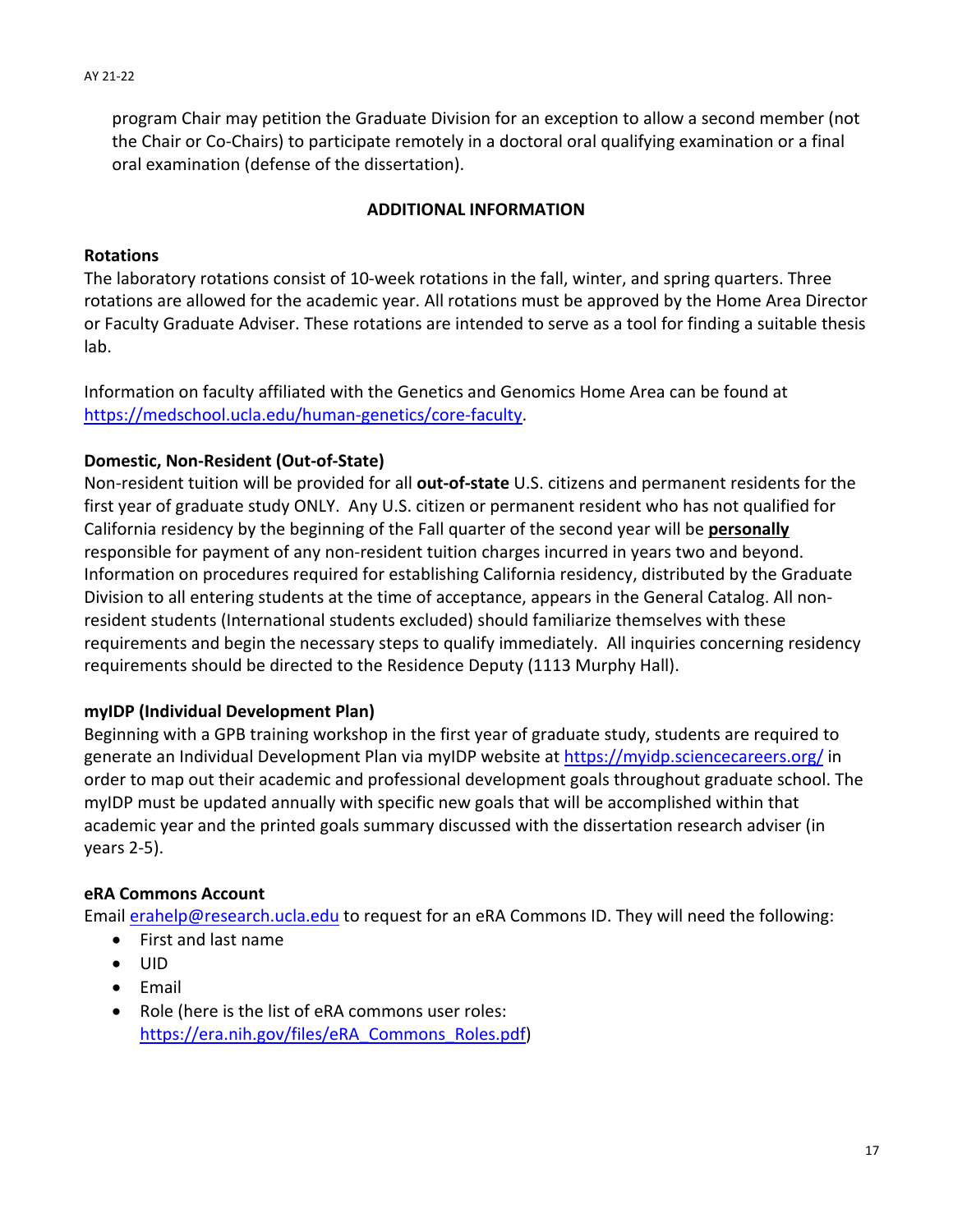# **Funding**

AY 21‐22

Your SAO will send you a funding summary however since some students have Principal Investigators outside of the Department of Human Genetics. Please make sure to discuss your funding with your PI or his or her primary departmental administrator/fund manager.

Fellowship disbursements generally occur in advance and employment‐based salary payments generally occur at the end of the month in which the amount is listed below. It is important that you review disbursement/pay dates to understand your monthly cash flow and budget your living allowance. We aim to provide even monthly cash flow, but occasionally the restrictions on available sources of support may lead to significant monthly variability.

1. **Fellowship‐based support** is a form of merit‐based financial assistance to support your education.

*Timing.* Please note that disbursement dates are approximate. Delays in disbursement may occur due to administrative processing time. Contact your SAO if you experience a disbursement delay of more than two business days.

*Taxability.* Stipends are typically taxable and the rules of taxation differ between international and domestic students. International taxation depends on the country of residence. Generally, taxes are withheld from stipends for international students. Domestic students do not have taxes withheld from stipends; therefore, domestic students may need to pay taxes in quarterly estimates. For more information, visit the Graduate Division Fellowship and Taxation page: https://grad.ucla.edu/funding/financial‐aid/tax‐information‐forms‐for‐ucla‐fellowship‐recipients/ .

2. **Employment‐based support** comes from jobs in roles such as Teaching Assistant (TA) and Graduate Student Researcher (GSR) that provide experience in research and teaching. At some point during your training you will probably be supported as a GSR or TA. If so, the living allowance will be paid to you as salary.

*Timing*. Salary is paid at the end the month you worked or the beginning of the following month (unlike stipend, which is paid in advance).

Please note, if/when you switch from stipend support to salary support, your payment schedule changes from being paid in advance to being paid after the work is performed. This can happen at any point during your training and is especially common when transitioning to your second year in your program. In this case, your last quarterly stipend will be paid around March 22 (for April‐June) and your first salary‐based payment for July will be paid on or around August 1. Therefore, you should anticipate that your April stipend must last until the beginning of August, about 4 months.

*Taxability*. Your earnings from employment‐based support are generally taxable, and taxes are withheld according to information you provide on your W‐4 form when you are hired.

*UC Defined Contribution Plan*. Non‐exempt student employees (i.e., not enrolled or not meetings the required minimum course load), such as GSR appointed in the summer, participate in the Defined Contribution Plan (the "DC Plan") as Safe Harbor participants. You are automatically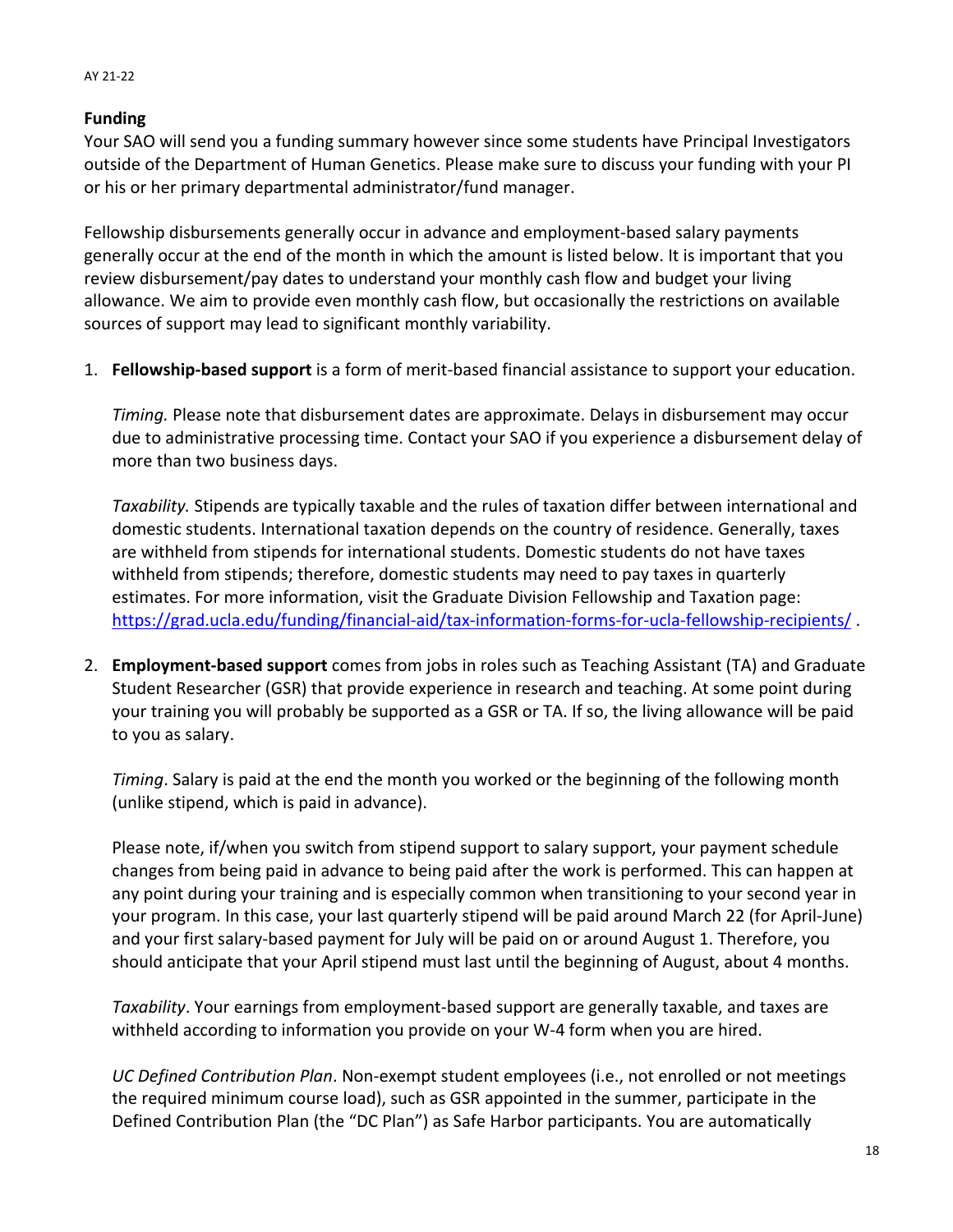enrolled in the DC Plan as long as you are employed by the University of California. Safe Harbor participants automatically contribute, on a pretax basis, 7.5% of their wages beginning the first day of an eligible appointment. You may also make voluntary after‐tax contributions to the DC Plan. Additional information is available at:

https://ucnet.universityofcalifornia.edu/forms/pdf/retirement-savings-program-information-forsafe‐harbor‐participants.pdf.

### **Behavioral Wellness**

Please also see the GPB Wellness page at https://bioscience.ucla.edu/student‐wellness‐reporting‐ resources/.

All GPB students are eligible for Behavioral Wellness Center (BWC) services. BWC offers twice the number of follow‐up therapy sessions as Counseling and Psychological Services (CAPS). Appointments can be made by phone or through the website. Walk‐ins are available for crisis situations. Calling ahead helps.

If you contact Karen Miotto or Anna Miller, let them know you are part of GPB.

Location: CHS 18‐212, 2318 Phone: (310) 825‐9605 BWC@mednet.ucla.edu https://medschool.ucla.edu/bwc

Dr. Karen Miotto, Director Cell: (310) 658‐0081 Email: kmiotto@mednet.ucla.edu

Anna Miller, LCSW and Clinical Coordinator Phone: (310) 825‐9270 x59270 Email: almiller@mednet.ucla.edu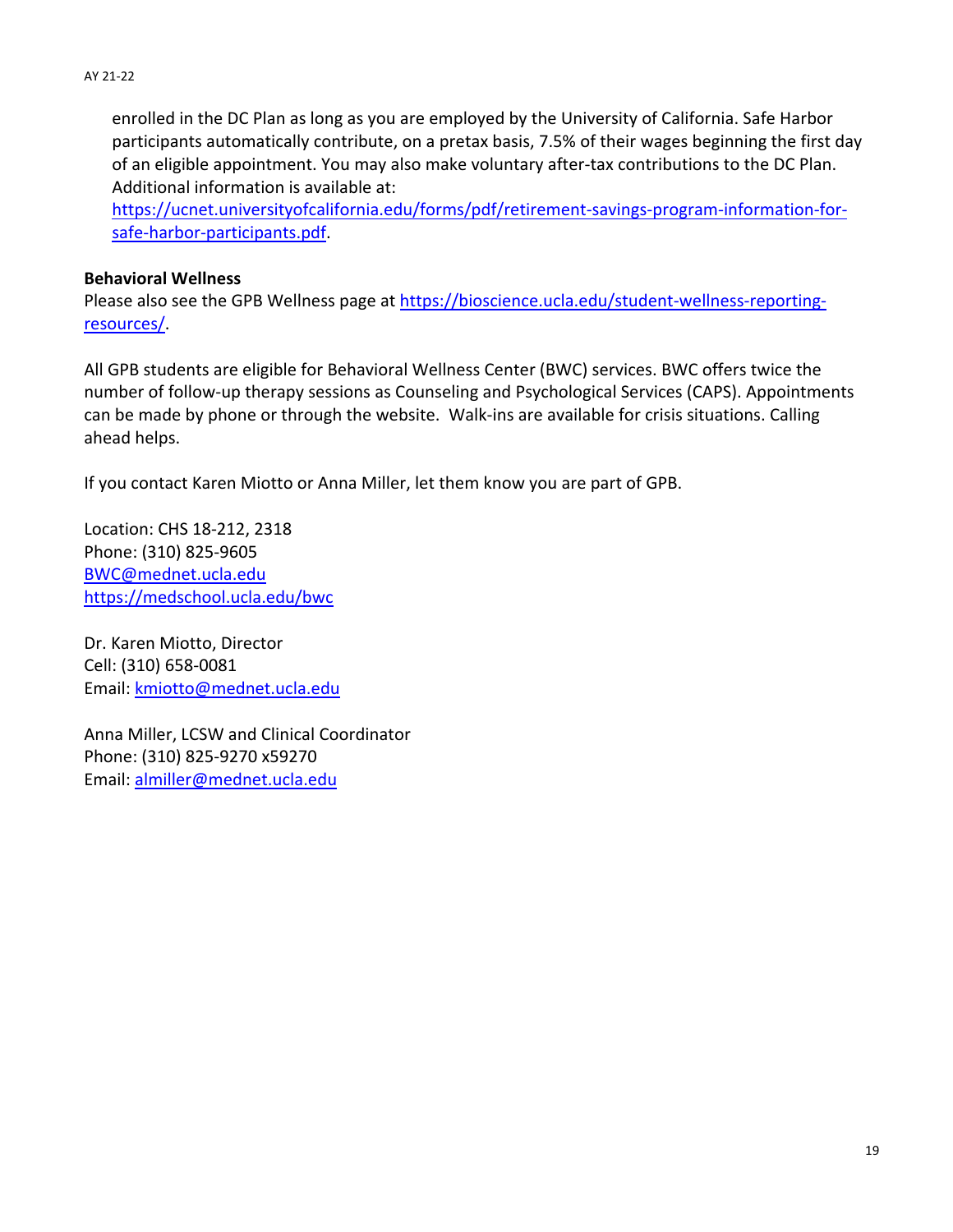# **HUMAN GENETICS GRADUATE STUDENT ROSTER**

| Name                     | E-mail Address              | Advisor          |
|--------------------------|-----------------------------|------------------|
| <b>Marcus Alvarez</b>    | malvarez@mednet.ucla.edu    | Pajukanta        |
| Jasmine Amerasekera      |                             |                  |
| <b>Toni Boltz</b>        | tboltz@g.ucla.edu           | Ophoff           |
| Leroy Bondhus            | bondh185@g.ucla.edu         | Arboleda         |
| James Boocock            | james.boocock@ucla.edu      | Kruglyak         |
| <b>Alex Chubick</b>      | achubick@ucla.edu           | Ophoff           |
| <b>Chantle Edillor</b>   | chantle@ucla.edu            | Lusis/Pellegrini |
| Alejandro Espinoza       | aespinoza01@ucla.edu        | Pellegrini       |
| Jennifer Grundman        | jenngrundman@g.ucla.edu     | Geschwind        |
| Chloe Hanson             |                             |                  |
| Kevyn Hart               | kevyn94@g.ucla.edu          | Kohn             |
| <b>Eric Heinrichs</b>    | eheinrichs@mednet.ucla.edu  | Novitch          |
| Serina Huang             | serina.huang@ucla.edu       | Li               |
| Samantha Jensen          | samlj@g.ucla.edu            | Geschwind        |
| Minsoo Kim               | minsookim@mednet.ucla.edu   | Gandal           |
| Misty Knight             | mdknight@ucla.edu           | Rexach/Pasaniuc  |
| Alexander Kot            | akot@mednet.ucla.edu        | Krakow           |
| Katie Leap               | kleap@mednet.ucla.edu       | Martinez         |
| Seung Hyuk (Tony) Lee    | seunghyuklee@g.ucla.edu     | Pajukanta        |
| Jiajin (Albert) Li       | lijj36@ucla.edu             | Sul              |
| Isabella Lin             | isabellalin@mednet.ucla.edu | Arboleda         |
| Aina Martinez i Zurita   |                             |                  |
| Aileen Nava              | aileennava@g.ucla.edu       | Arboleda         |
| Shirley Nieves-Rodriguez | snievesrodrigue@ucla.edu    | Nelson           |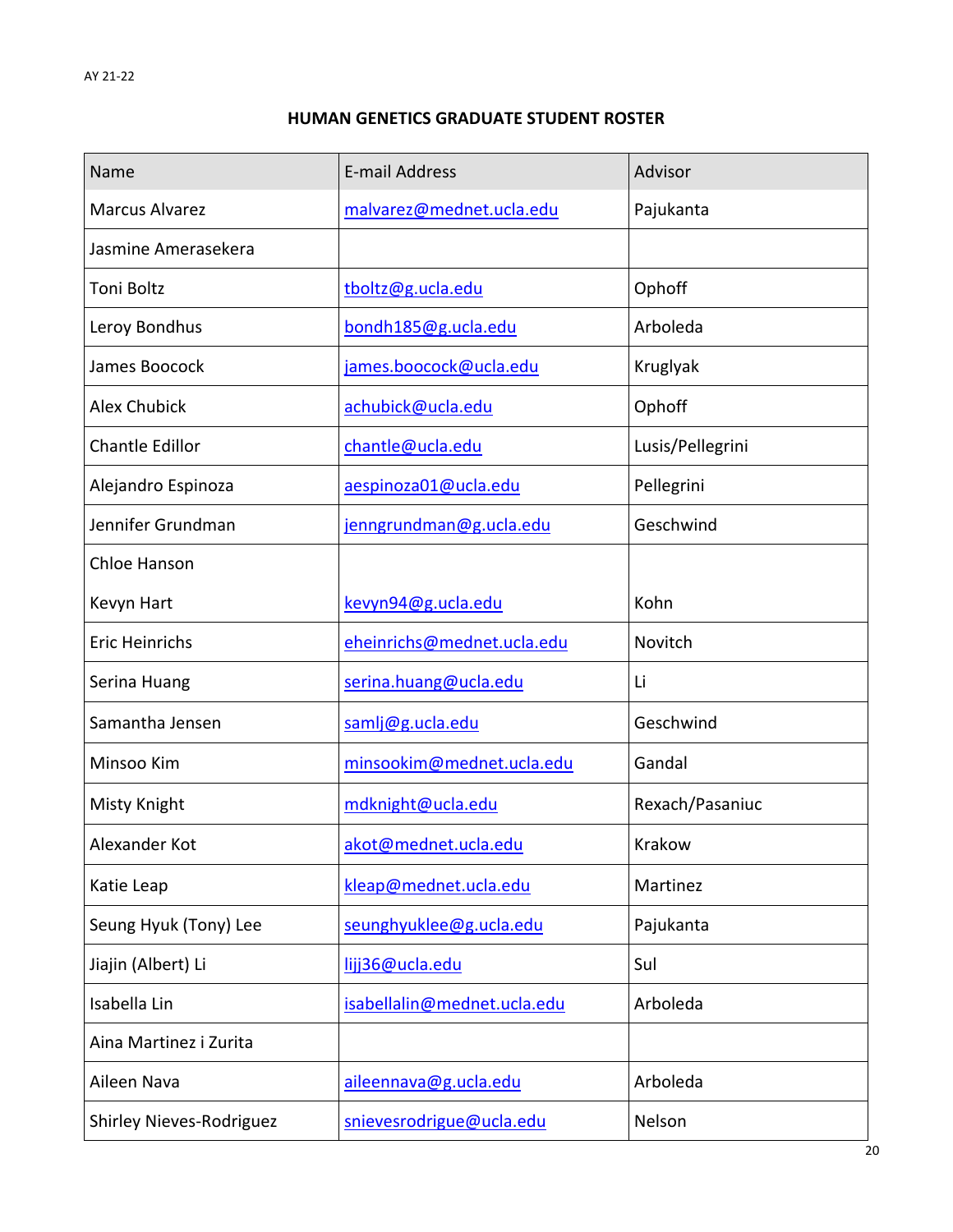| Maria Palafox             | mfpalafox@g.ucla.edu   | Backus/Arboleda    |  |
|---------------------------|------------------------|--------------------|--|
| <b>Christopher Robles</b> | chrisrobles@ucla.edu   | Sankararaman       |  |
| <b>Gregory Rosenberg</b>  | gregmrose@g.ucla.edu   | Eisenberg          |  |
| Laila Sathe               |                        |                    |  |
| Lisa Truong               | litruong@ucla.edu      | Allard             |  |
| <b>Brandon Tsai</b>       | bltsai@mednet.ucla.edu | <b>Boutros</b>     |  |
| Michael Wasney            |                        |                    |  |
| Alexis Weber              | alexisweber@g.ucla.edu | De La Torre-Ubieta |  |
| Ye (Laila) Yang           | yang275@g.ucla.edu     | Young              |  |
| Nicole Zeltser            | nzeltser@g.ucla.edu    | <b>Boutros</b>     |  |
| Joshua Zhang              | joshuazhang@ucla.edu   | Horvath            |  |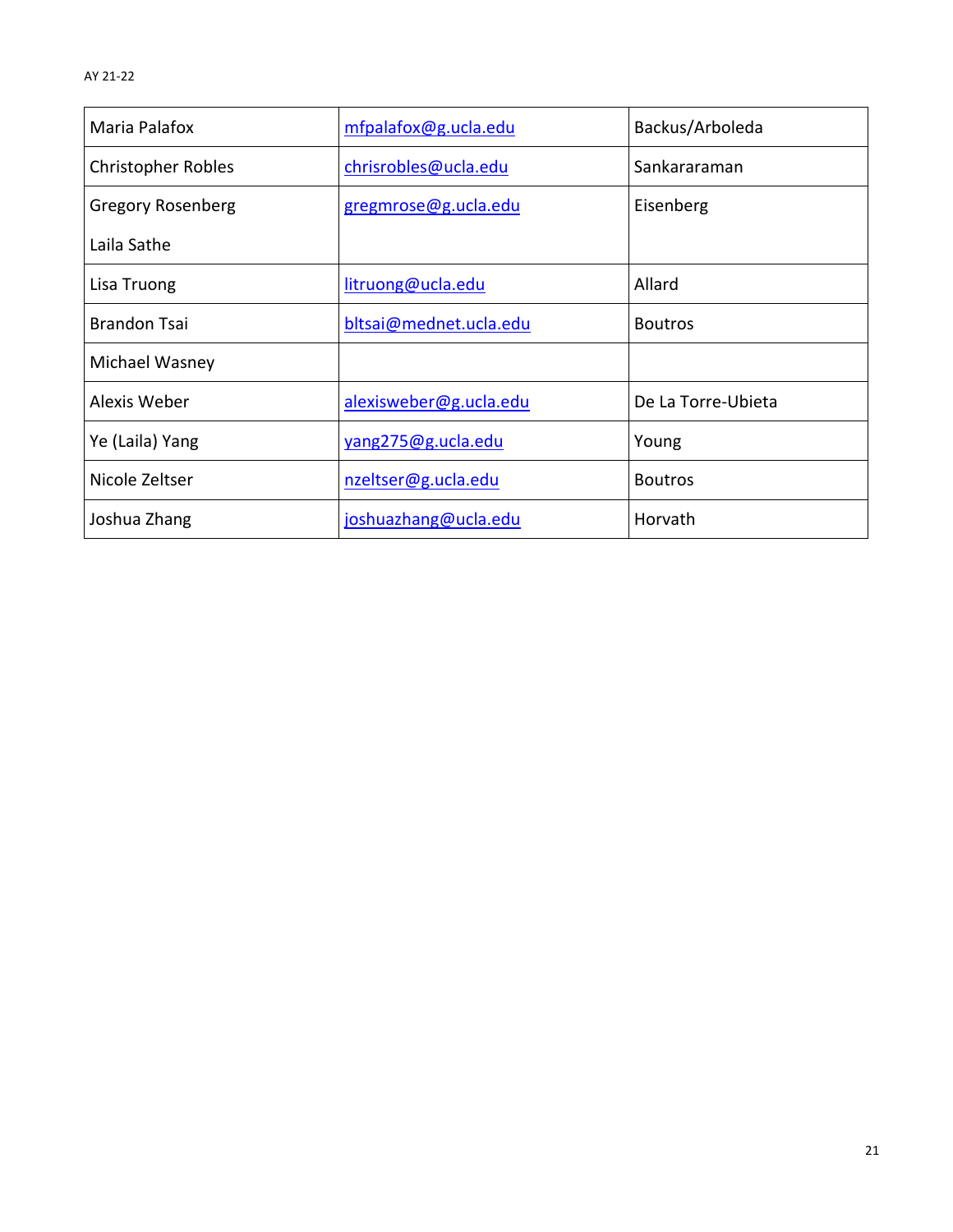# **HUMAN GENETICS FACULTY ROSTER**

| Faculty               | Phone                | Office                           | Lab            | E-mail                            |
|-----------------------|----------------------|----------------------------------|----------------|-----------------------------------|
| Valerie Arboleda      | 983-3568             | <b>377 BSRB</b>                  | 346 BSRB       | varboleda@mednet.ucla.edu         |
| Daniel Benjamin       | 825-3670             | C515 Entrepreneur Hall, Anderson |                | daniel.benjamin@anderson.ucla.edu |
| Paul Boutros          | 794-7160             | 57-200H CHS                      | N/A            | pboutros@mednet.ucla.edu          |
| <b>Rita Cantor</b>    | 267-2440             | 6357A Gonda                      | N/A            | rcantor@mednet.ucla.edu           |
| Stephen Cederbaum     | 825-0402             | <b>347 NRB</b>                   | N/A            | scederbaum@mednet.ucla.edu        |
| Esteban Dell'Angelica | 206-3749             | 5506B Gonda                      | 6349 Gonda     | edellangelica@mednet.ucla.edu     |
| Eleazar Eskin         | 825-1322             | 2915 Math Sci                    | N/A            | eeskin@cs.ucla.edu                |
| <b>Guoping Fan</b>    | 267-0439             | 6357C Gonda                      | 6554 Gonda     | gfan@mednet.ucla.edu              |
| Jonathan Flint        | N/A                  | 3357B Gonda                      | N/A            | jflint@mednet.ucla.edu            |
| <b>Brent Fogel</b>    | 825-6816             | 6554A Gonda                      | 6554 Gonda     | bfogel@mednet.ucla.edu            |
| Nelson Freimer        | 794-9571             | 3506A Gonda                      | 3554 Gonda     | nfreimer@mednet.ucla.edu          |
| Michael Gandal        | 794-2164             | <b>341 NRB</b>                   | <b>355 NRB</b> | mgandal@mednet.ucla.edu           |
| Nandita Garud         | N/A                  | 4304 LS                          | N/A            | ngarud@g.ucla.edu                 |
| <b>Richard Gatti</b>  | 825-7618             | 4736 MRL                         | N/A            | rgatti@mednet.ucla.edu            |
| Daniel Geschwind      | 794 6570<br>206-6814 | 2506A Gonda                      | 2309 Gonda     | dhg@ucla.edu                      |
| Michael Gorin         | 794-5400             | 3-555 Stein                      | 200 Stein      | gorin@jsei.ucla.edu               |
| Wayne Grody           | 825-5648             | <b>IP-249 CHS</b>                | 1P-266 CHS     | wgrody@mednet.ucla.edu            |
| Eran Halperin         | 206-0767             | 296A Eng VI                      | 296A Eng VI    | ehalperin@cs.ucla.edu             |
| Steve Horvath         | 825-9299             | 4357A Gonda                      | N/A            | shorvath@mednet.ucla.edu          |
| Deborah Krakow        | 983-1252             | CHS 27-117                       | N/A            | dkrakow@mednet.ucla.edu           |
| Leonid Kruglyak       | 825-5486             | 6506A Gonda                      | 5309 Gonda     | Ikruglyak@mednet.ucla.edu         |
| Kenneth Lange         | 206-8076             | 5357A Gonda                      | N/A            | klange@ucla.edu                   |
| Jingyi Li             | 206-2029             | 8951 Math                        | N/A            | jli@stat.ucla.edu                 |
| Kirk Lohmueller       | 825-7636             | 4312 Life Sci                    | N/A            | klohmueller@ucla.edu              |
| Chongyuan Luo         | 206-9300             | 5524 Gonda                       | 5524 Gonda     | cluo@mednet.ucla.edu              |
| Jake Lusis            | 825-1359             | 3730 MRL                         | 6524 Gonda     | jlusis@mednet.ucla.edu            |
| Julian Martinez       | 794-2405             | 4556 Gonda                       | 4554 Gonda     | julianmartinez@mednet.ucla.edu    |
| <b>Stanley Nelson</b> | 794-7981             | 5506A Gonda                      | 5554 Gonda     | snelson@mednet.ucla.edu           |
| Roel Ophoff           | 794-9602             | 4357C Gonda                      | 4335 Gonda     | rophoff@mednet.ucla.edu           |
| Paivi Pajukanta       | 435-6422             | 6357B Gonda                      | 6335 Gonda     | ppajukanta@mednet.ucla.edu        |